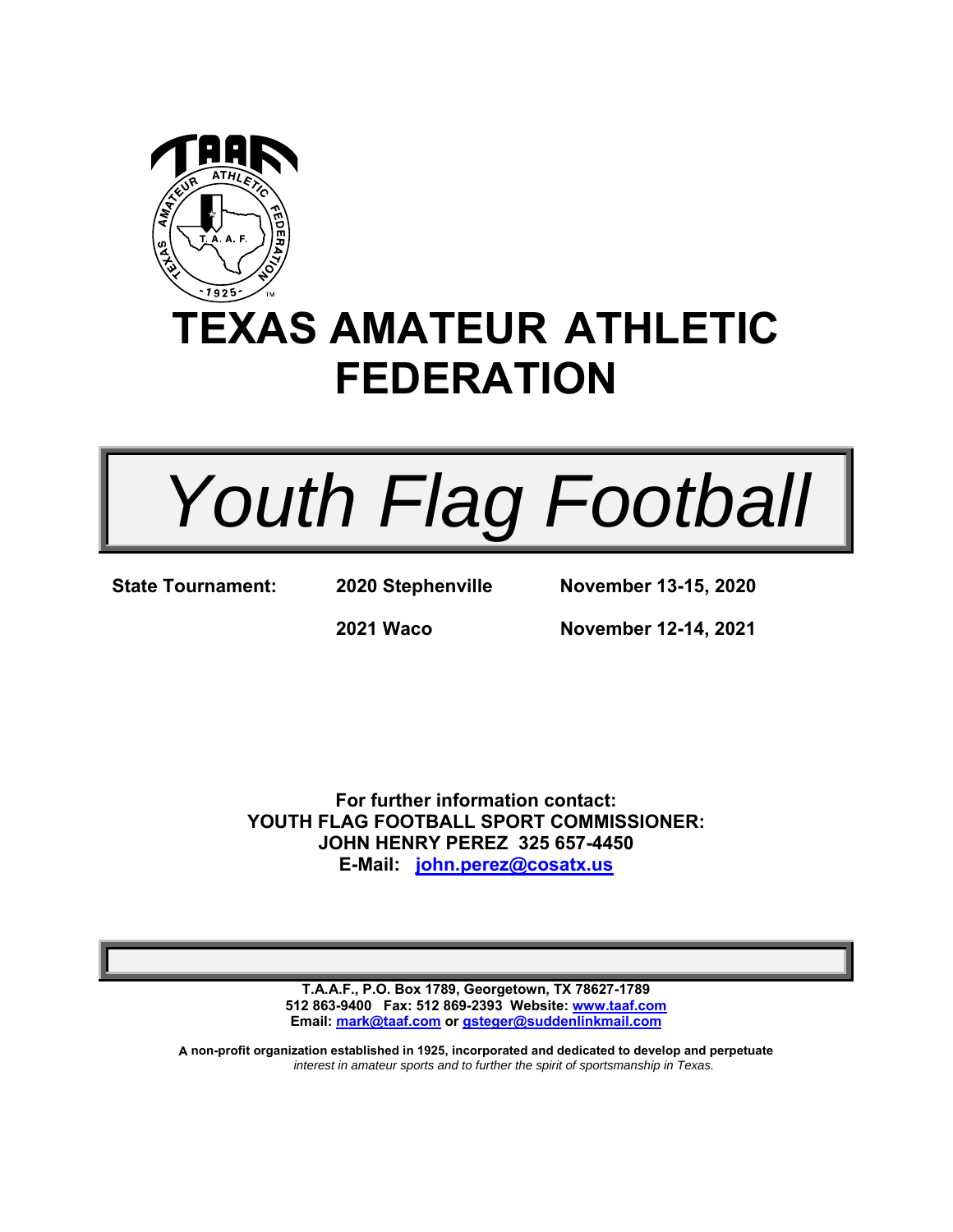## **Table of Contents**

## **Sports Rules:**

| Article 1 | <b>Returning Teams</b> |  |
|-----------|------------------------|--|
|-----------|------------------------|--|

**Article 11** Youth Flag Football

**T.A.A.F. Flag Football Rules** 

## **Manual of Procedures:**

- **Article 2** General Participation Requirements
- **Article 3** Youth Sports Coaching Requirements
- Article 4 **Team Sports Requirements**

## **PLEASE READ ALL RULES –THERE ARE IMPORTANT ARTICLES PERTAINING TO AGE DETERMINATION DATES, REGISTRATION DEADLINE DATES AND FEES.**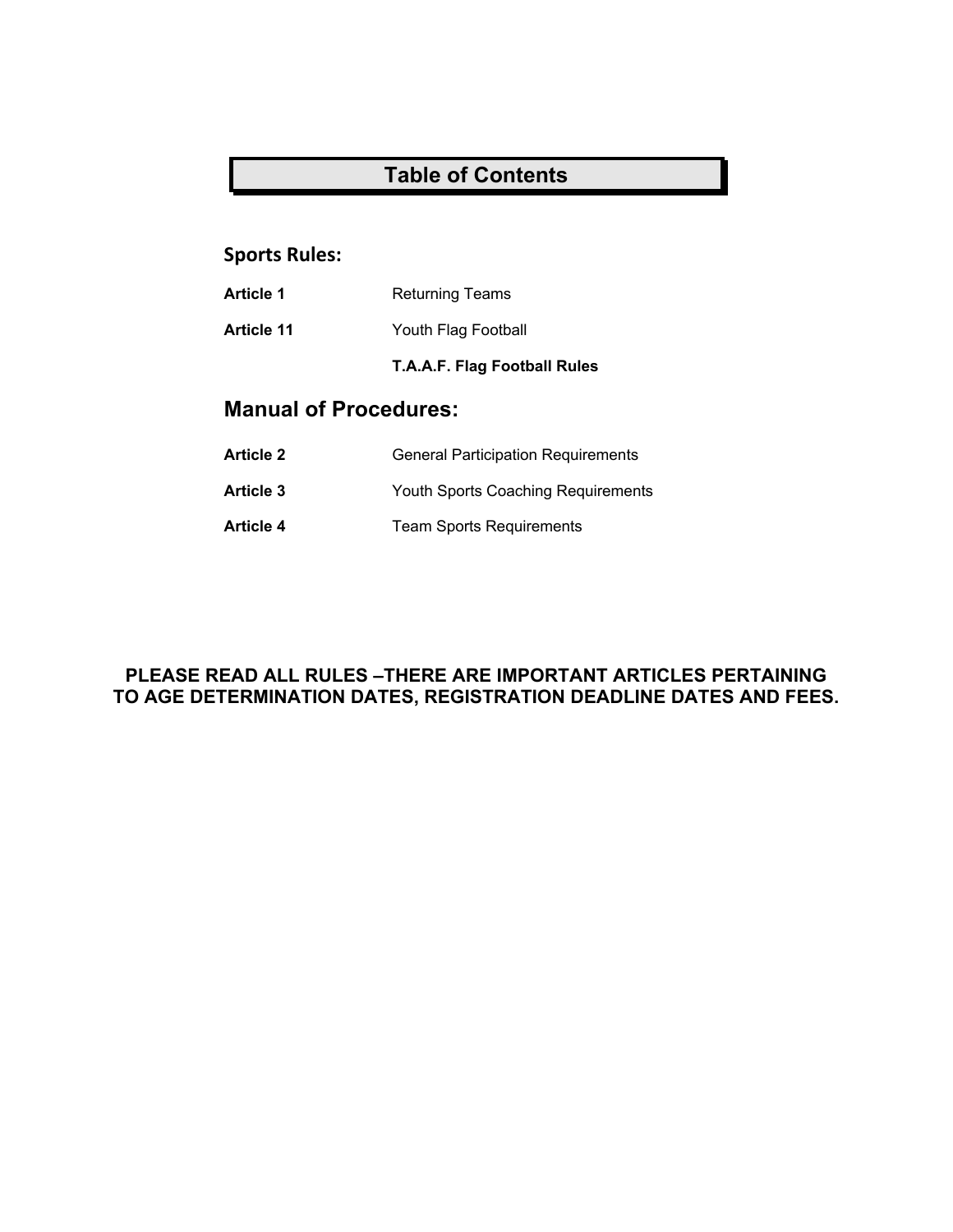The following rules and regulations apply to all sports and all participants must meet these requirements. Unless a rule specifically names an exception for one of the divisions (member city, independent, affiliate, etc.), the following Sports General Regulations pertain to all teams and participants. See the specific sports sections for any special regulations that may exist.

## **ARTICLE 1 RETURNING TEAMS**

1.1 All T.A.A.F. team champions (except youth basketball) shall be eligible to return to state tournament as defending champions provided they have not been reclassified and have the following minimum returning players:

| SOFTBALL SLOW PITCH  | 10 PLAYERS |
|----------------------|------------|
| SOFTBALL FAST PITCH  | 9 PLAYERS  |
| <b>FLAG FOOTBALL</b> | 6 PLAYERS  |
| <b>BASKETBALL</b>    | 4 PLAYERS  |
| VOLLEYBALL           | 4 PLAYERS  |

## **ARTICLE 11 YOUTH FLAG FOOTBALL**

11.1 DIVISIONS:

| .01 | <b>6 &amp; Under Mixed</b> |
|-----|----------------------------|
| .02 | 8 & Under Mixed            |
| .03 | 10 & Under Mixed           |
| .04 | 12 & Under Mixed           |

- 11.2 RULES: T.A.A.F. Youth Flag Football will be conducted under the current Adult Flag Football rules in the Cavalcade of Sports with the following exceptions:
	- 01 BALL: Each team must provide an official size, leather covered, and properly inflated football. It is required that teams use the following footballs:

#### **a) 6 & Under - Wilson Official K-2 ball (or its equal).**

- b) 8 & Under Wilson Official K-2 ball (or its equal).
- c) 10 & Under and 12 & Under K-TDJ (or its equal).
- d) 14 & Under Rawlings R5Y (or its equal).
- .02 COACHES: All divisions of youth teams may have one (1) coach on the field both offensively and defensively. If a coach interferes with game play (considered sideline interference):
	- a) Offensive Coach Interference: A penalty of 10 yards from the line of scrimmage (L.O.S.) and loss of down.
	- b) Defensive Coach Interference: A penalty of 10 yards from the line of scrimmage (L.O.S.) and first down will be awarded the offensive team.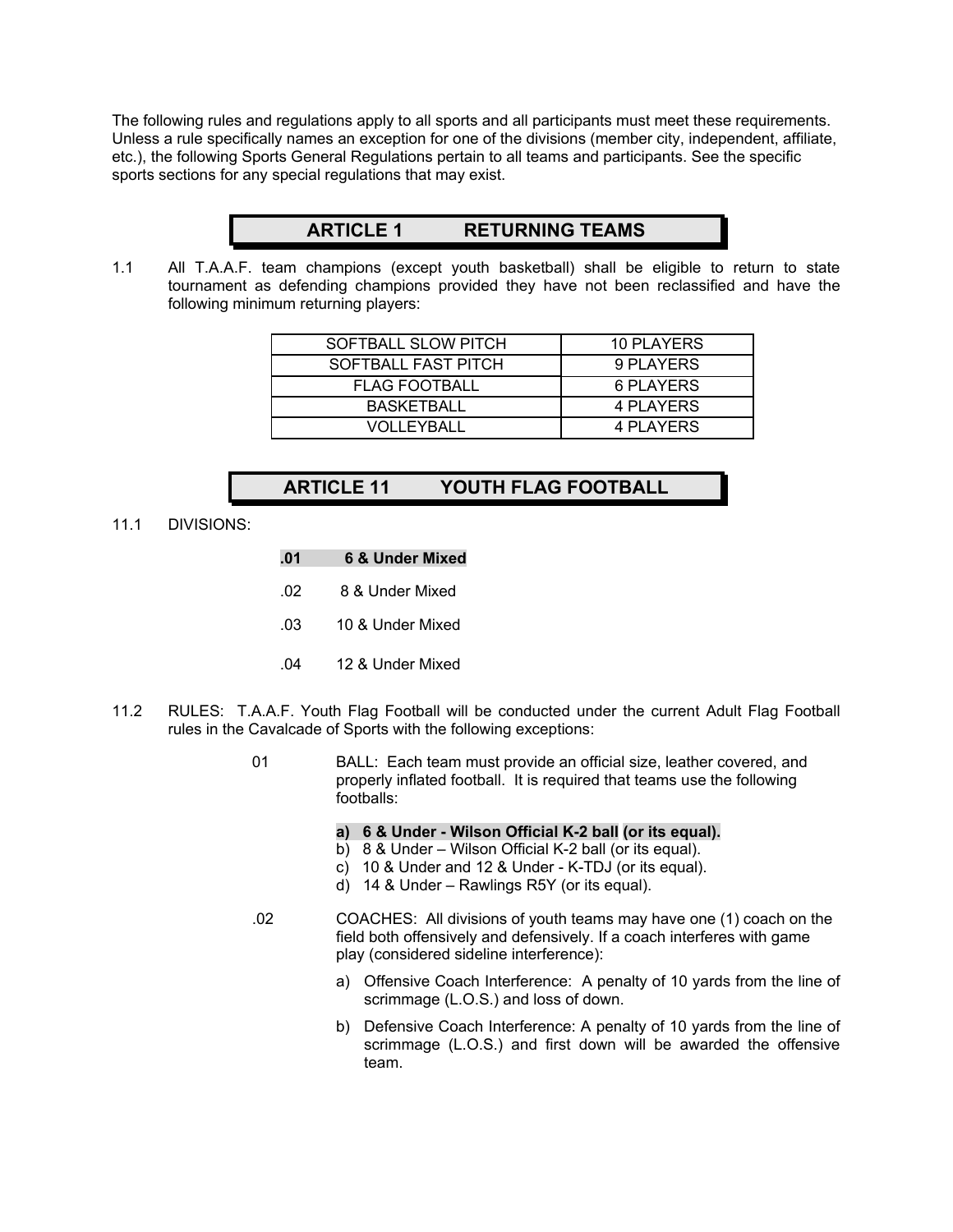#### **Texas Amateur Athletic Federation**

#### **FLAG FOOTBALL RULES**

#### RULE 1. THE GAME, FIELD, PLAYERS & EQUIPMENT

#### SECTION 1: GENERAL GAME PROVISIONS The Game

Article 1 –

a. The game shall be played between two teams of no more than eight (8) players each, on a rectangular field with a properly shaped, sized and inflated ball.

b. A team may legally play with no fewer than six (6) players.

#### *Winning Team and Final Score*

Article 2 –

a. The teams are awarded points based on values established by rules. Forfeited games are given a different value and depending on circumstances, may alter the outcome of the game.

b. The game is ended and the score is final when the referee declares the game complete.

#### *Supervision*

Article 3 –

a. The game is conducted under the supervision of two, three, four or five officials including: a referee, a linesman, a back judge, line judge and a side judge. Use of the line judge and side judge is optional.

b. Officiating crews will be assigned from an approved agent from the tournament host and/or the state commissioner. Officials will have completed training as set by guidelines outlined in the T.A.A.F. Cavalcade.

#### *Team Managers and Captains*

Article 4 –

a. Each team shall designate to the referee one or more players as its field captain(s) and one player shall speak for the team in all dealings with officials. There shall be no more than four captains from each team at the coin toss.

b. A field captain's first announced choice of any options offered his team shall not be reversed.

c. Any player that participated in the last play, and is still on the field of play, may call for a team charged time-out.

#### *Persons Subject to the Rules*

Article 5 - All players, captains, managers, or persons affiliated with the teams on the field, involved with a tournament or contest are subject to the rules and shall be governed by the officials and/or the tournament director, staff or appointed agents.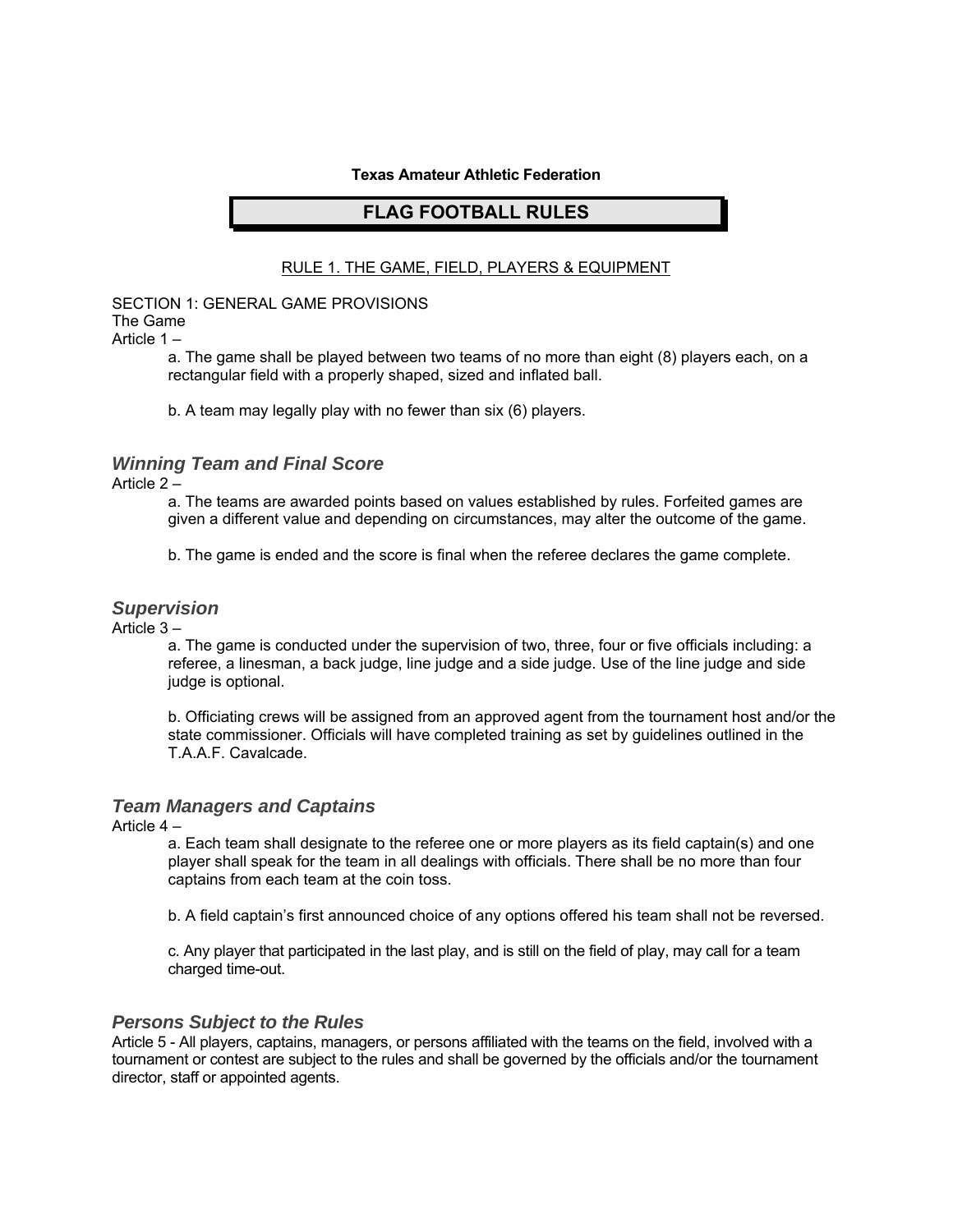#### *T.A.A.F. Members and Tournament Host Sites Subject to the Rules*  Article 6 –

 a. T.A.A.F. Member Cities conducting contests shall adhere to rules set forth by the Cavalcade and T.A.A.F. Flag Football Rules.

b. Non-T.A.A.F. Members wishing to conduct contests utilizing T.A.A.F. Flag Football Rules, Logo must have approval of the Executive Director, State Office, State Commissioner and/or meet the requirements set forth by the T.A.A.F. Cavalcade. If approved contests must adhere to the guidelines set forth by the Cavalcade as well as the T.A.A.F. Flag Football Rules.

#### SECTION 2: THE FIELD

#### *Dimensions, Markings and Area Designation*

Article 1 –

- a. 80 yards from goal line to goal line with two end zones of 10 yards each
- b. Field shall be divided into 4 zones of 20 yards each.
- c. Field shall be a minimum of 40 yards wide and a maximum of 53 1/3 yards wide.

d. Marking the three (3) yard line and ten (10) yard line are optional for use during the PAT. These may be marked as hash marks in the center of the field no more than five (5) yards in width

e. Lines should be clearly marked and use of cones or yard line markers along the sideline to signify zone lines are strongly recommended for use during championship play.

f. Teams shall use opposite sides of the field to use as their team area during the game. The team area stretches from twenty (20) yard line to twenty (20) yard line and no less than ten (10) yards wide of the playing field. Only the team manager, captains and players are allowed within the team area. Persons associated with the team and are not the Manager, captains or players must be removed from the immediate playing field and team area. Where grandstands, bleachers or seating areas are available this is the preferred area for these non-players.

g. When teams and players are in the team area, adequate room along the sideline must be made available in order for officials to work the sideline and to properly officiate the contest.

#### SECTION 3: THE BALL

#### *Specifications*

Article 1 - It is recommended that teams use the Wilson Official NFL Ball or its equal. (Official NCAA or the R5) However, each team must provide an official size leather covered football, which is properly inflated.

#### *Administration and Enforcement*

#### Article 2 –

a. An infraction of using too small of a football will be an automatic penalty of reversing possession of the football at the place of the last snap prior to discovery of the illegal ball, if the ball was used for one play. If the illegal ball is discovered prior to snap, there will be a 10-yard penalty, no reversal of possession and removal of ball. (S-19)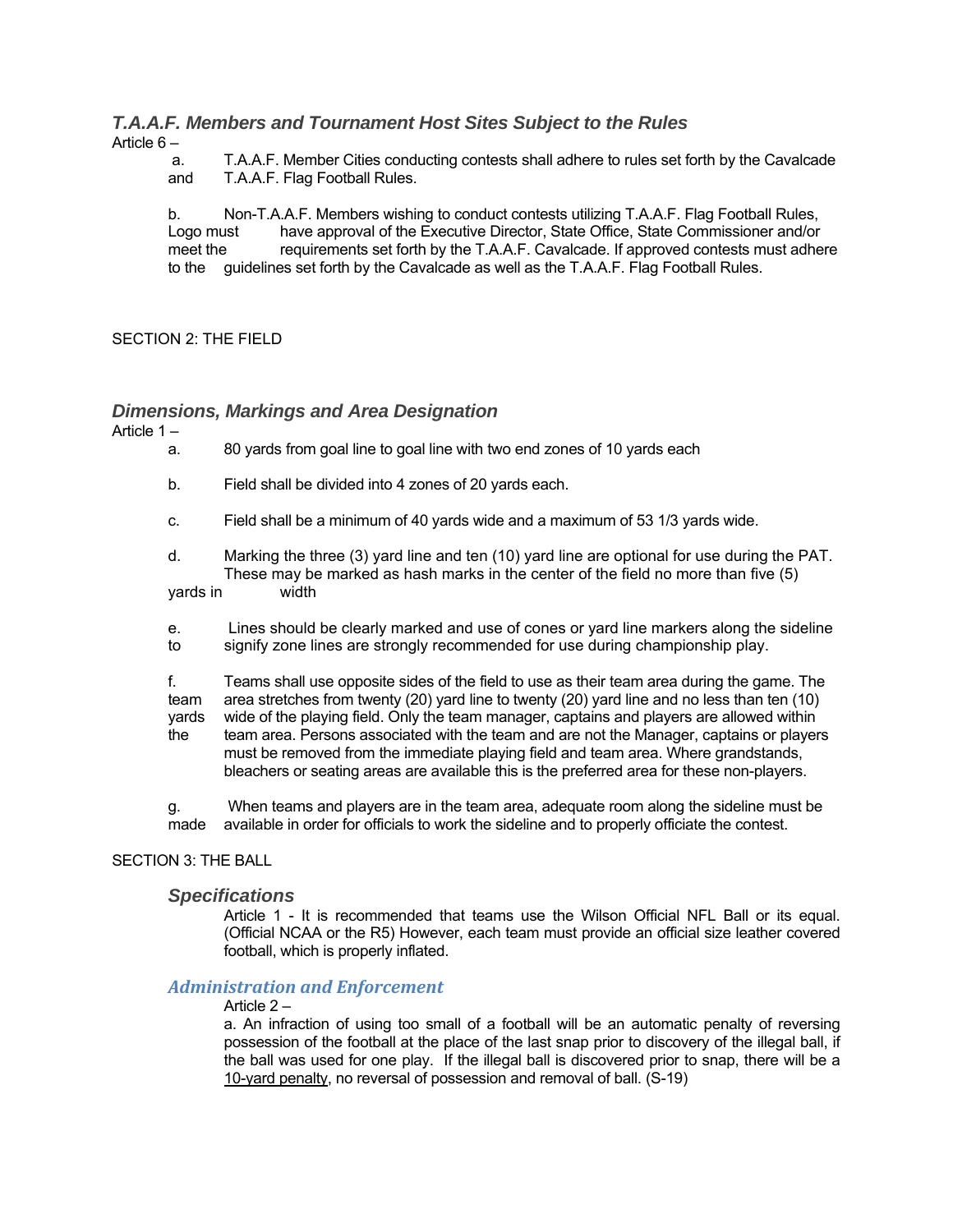b. Each team is responsible for their own ball as to retrieving it after an incomplete pass and keeping it dry during adverse weather conditions. The center may carry the ball to the huddle.

SECTION 4: PLAYING EQUIPMENT AND UNIFORMS Uniforms Article 1 –

a. Shall be each team's choice as long as it does not include any hard or unyielding surface.

b. Jewelry: No jewelry of any kind may be worn by players. No headwear with an extended bill may be worn. (Ex: caps, visors. etc.).

c. Jersey/Shirts: All members of the same team must wear the same color jersey with nonduplicating numbers including at least a **six (6)** inch number on the back. The number on the front is recommended but not mandatory. Jerseys must be tucked in. The midriff shirt is legal, if in the judgment of the referee, it does not hinder the defense from pulling the flag. No article of clothing may cover any portion of a player's flag. Officials should warn violators of this between plays. If a shirt/jersey becomes untucked during a play, it must be re-tucked before the next play.

d. Shorts/Pants: Any shorts or pants worn during flag football league play must not have pockets located flags would normally hang from the flag belt. This is to reduce the risk of injury when pulling flags. If discovered during a game or a pocket becomes ripped during a play (an attempt at deflagging a player), if successful, player will be ruled down as if he were legally deflagged from a flag belt. Any shorts or pants that have striping, piping or a design that camouflages a player's flags or flag belt will not be allowed.

e. Shoes: Any flat soled or completely molded cleat shoes are acceptable. Removable cleats, baseball or track spikes or any shoes that have steel or metal tips are prohibited. All players must wear shoes.

f. Protective Equipment: Helmets, shoulder pads, thigh pads are prohibited. Any questions as to the legality of player's equipment shall be decided by the referee of that game. The use of any unyielding hard substance cannot be used to protect an injury, no matter how well covered or padded. Therapeutic or prevention knee braces can be used if covered from direct external exposure.

g. Flags - The current "Sonic" Flag-A-Tag type of flag belts as approved by the state commissioners must be used for State and Regional Tournament Play. This belt is the recommended belt for all T.A.A.F. play and will be provided by the state office for use by the state tournament host for play. Triple Threat and Velcro type flag belts are acceptable alternatives for regional play, only if approved by the state commissioner or regional tournament director. A local administrator may approve or provide different styles of belts for local play only. *(Ball & Socket type flag belts and the 'mushroom' style sonic or supersonic belts are illegal and cannot be used at the regional or state level.)* 

Each player on the field (8 offensive and 8 defense) will wear 2 flags at the waist, one on each side. Flags must be attached to a belt and the belt will be worn snug around the waist to eliminate being turned partially around the waist during an attempted deflagging.

The flags must be a minimum of 12 inches (flag itself) in length and 1 1/2 inches in width and must be a different color than the player's lower uniform. It is preferred that teammates must wear the same color of flags.

h. Gloves work by a player must be approved and inspected by game officials in the case any illegal substance has altered the gloves with the intent to enhance a player's performance.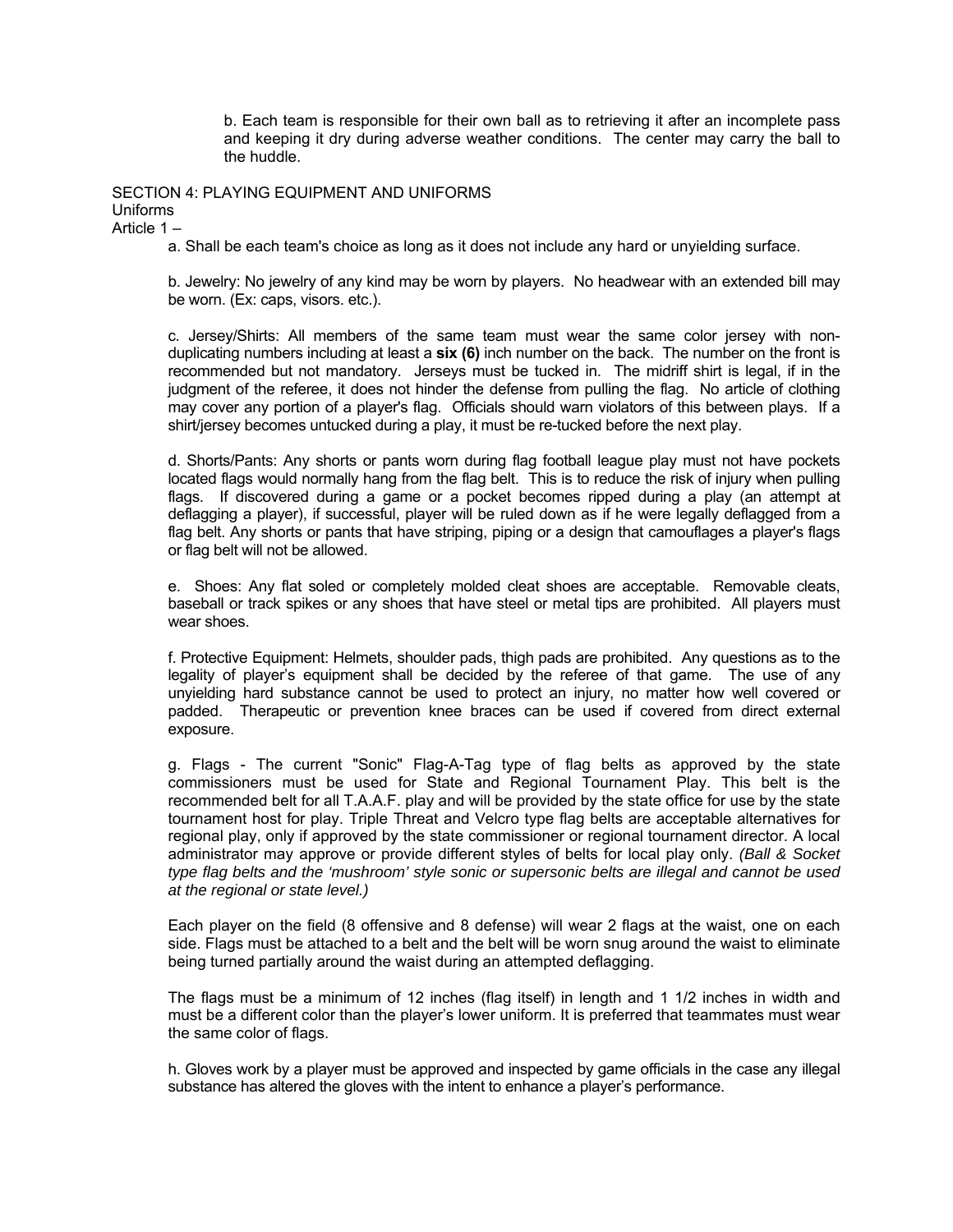i. Mouth pieces are required to be worn at all times during play. It is recommended that all players wear soft shell head gear at all time during play to help limit head injuries.

#### Playing Equipment and Uniforms Enforcement

Article 2 –

a. If any player has improper attire, said player may not play in the game until he complies with these rules. If discovered during the game, player must be removed from play until compliance occurs. (Uniform violations: 5-yard penalty for someone who gains possession of the football). (S-19)

b. Treat item Section 4 Article 1e & Article 1f as dead ball fouls with a 5yard penalty and remove equipment or player.

c. Illegal alteration, securing, or substitution of flags or belts will result in removal of a player or players from the game and a 10 yard penalty from L.O.S. of last snap if offense and if defense from P.O.I. (S-19) Any player with less than two (2) flags in the proper position at the snap shall be ruled deflagged immediately at the point where he gains possession of the football.

#### RULE 2: ROSTERS, PLAYERS, ELIGIBILITY AND CONDUCT

#### **SECTION 1: TEAM & PLAYERS**

**Eligibility** Article 1 –

> a. T.A.A.F. flag football is 8 men with everyone eligible. A team may field no less than 6 players at any time.

> b. Team Roster: Teams regular playing roster shall not exceed twenty (20) players including a playing manager. There will be no drafting of players for Regional or State Tournament.

> c. No new player may be added to teams regular playing roster after November  $1<sup>st</sup>$  and be eligible to compete in the T.A.A.F. Regional and State Tournaments. If a regional tournament occurs after November 1<sup>st</sup>, the roster for that tournament becomes final and official. Player additions to rosters may only occur within the guidelines set by the T.A.A.F. Cavalcade.

> d. Eligibility: No player shall be permitted to play T.A.A.F. Flag Football if he is presently or has, during the current season, been a member of any semi-professional, (This includes arena football), high school varsity, B team, 9th grade, or college football team. Any player who has played professional football shall be ineligible to participate for one year after his last day as a member of a professional team.

> All players must be eligible under General Regulations of the current T.A.A.F. Cavalcade of Sports.

#### *Classifications*

Article 2 –

a. ADULT: CLASS "A" - Teams are not restricted by number of ex-professional and excollegiate players on the roster. CLASS "B" - Teams are restricted to one (1) exprofessional player and three (3) ex-collegiate players who lettered in football.

b. YOUTH: Current age divisions include: 8 & Under Mixed, 10 & Under Mixed, 12 & Under Mixed and 14 & Under Mixed.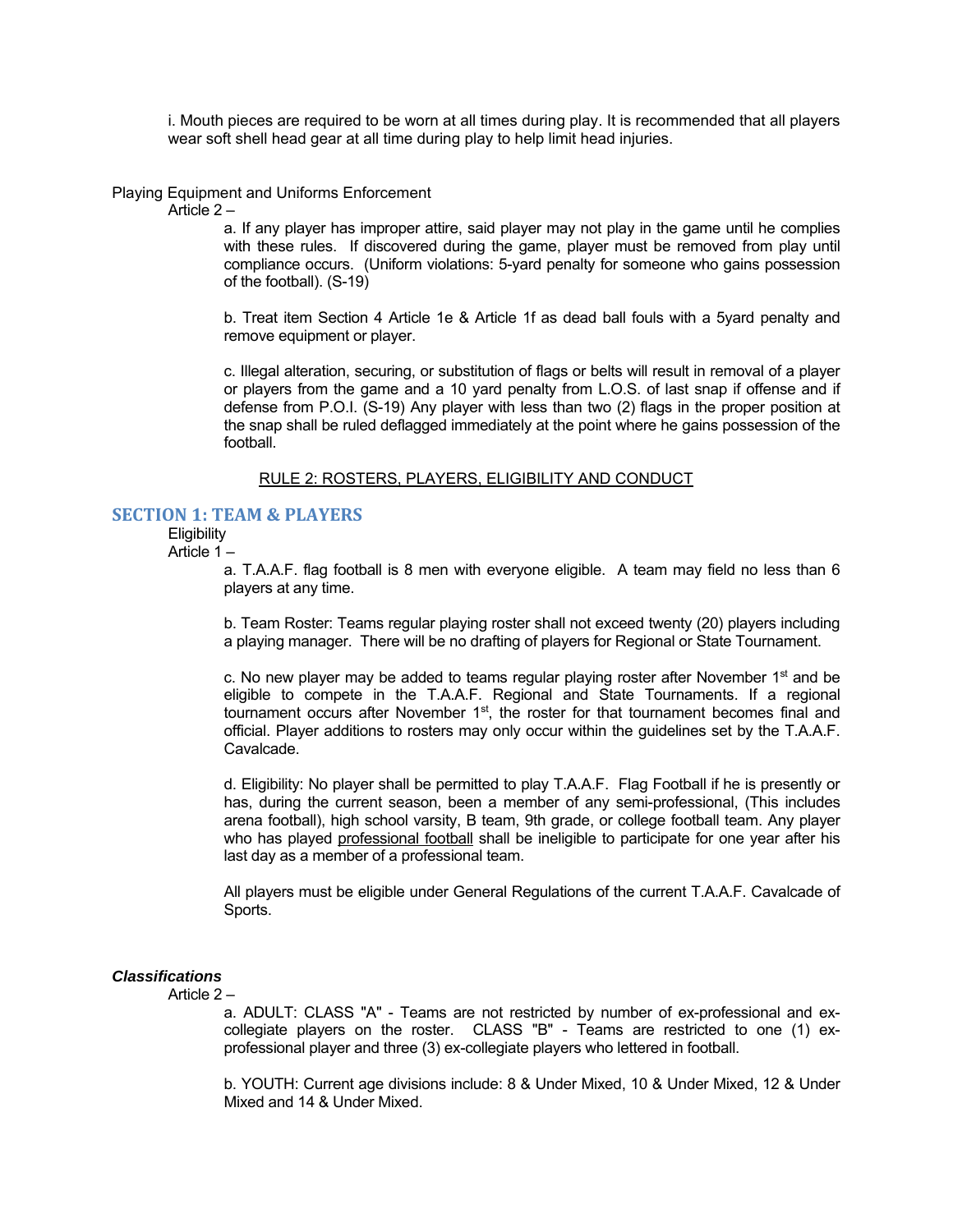#### *Team & Player Enforcement*

Article 3 - Any team or players found violating these rules shall forfeit all games played in by the ineligible player or players. If in Regional or State Tournament play, team will be removed from the tournament.

#### *SECTION 2 ‐ PLAYER CONDUCT*

#### **Players Behavior**

Article 1 –

a. Any verbal badgering of officials or derogatory language between opposing players after officials have asked once for team captain's control can result in player or players involved in action being disqualified.

1. First derogatory action or language should be penalized 10 yards and captain warned. (S-33)

2. Second derogatory action or language will cause players to be disqualified plus 10 yards. (S-32 & 33)

Sideline players are subject to the same disqualification for abusive, obscene or badgering language to either opposing players or officials. If the captain or coach of the penalized team cannot control the actions of his players, game can be forfeited.

b. Fake Excessive Contact: Any player, who in the judgment of the officials, fakes excessive contact for the sole purpose of drawing a penalty may be warned once by the officials and then penalized for unsportsmanlike conduct on the next offense. Enforcement: A warning to one player may be applied to a team as a whole if the official so states that this warning is to the team. Penalty - (Treated as a dead ball foul) 10 yards (S-33)

c. Begging A Call – During the course of a game, managers, players and participants on or off the field of play may decide to solicit unnecessary comments, badgering or complaints towards officials. If in the official's judgment, the unsolicited information is interpreted as "begging the call," a team may be penalized for such actions. The sideline must able to be worked by game officials. When this hindrance comes into play, either verbally or physically, Sideline interference may be warned and penalized as such. Enforcement: a penalty of 5 yards can be tacked on to the end of the play. This penalty will be marked off as a dead ball foul even if it occurred while play was in progress. (S-33)

#### RULE 3. DEFINITIONS/PLAYING REGULATIONS

#### SECTION 1: APPROVED RULINGS AND OFFICIAL'S SIGNALS

Article 1 –

a. An approved ruling is an official decision on a given statement of facts made by the state commissioner, tournament director and/or the T.A.A.F. Cavalcade. This is to illustrate the spirit and application of rules. If there is a conflict between an approved ruling and the official rule, the official rules take precedence.

b. Official's signals are outlined in the mechanics portion of the Official T.A.A.F. Flag Football Rules.

c. Protest: Judgment calls/interpretation of rules cannot be protested. Enforcement of penalties may be questioned and confirmed at the time of enforcement, but not protested. Player eligibility may be protested and must be filed with referee before end of the half in which said player is playing.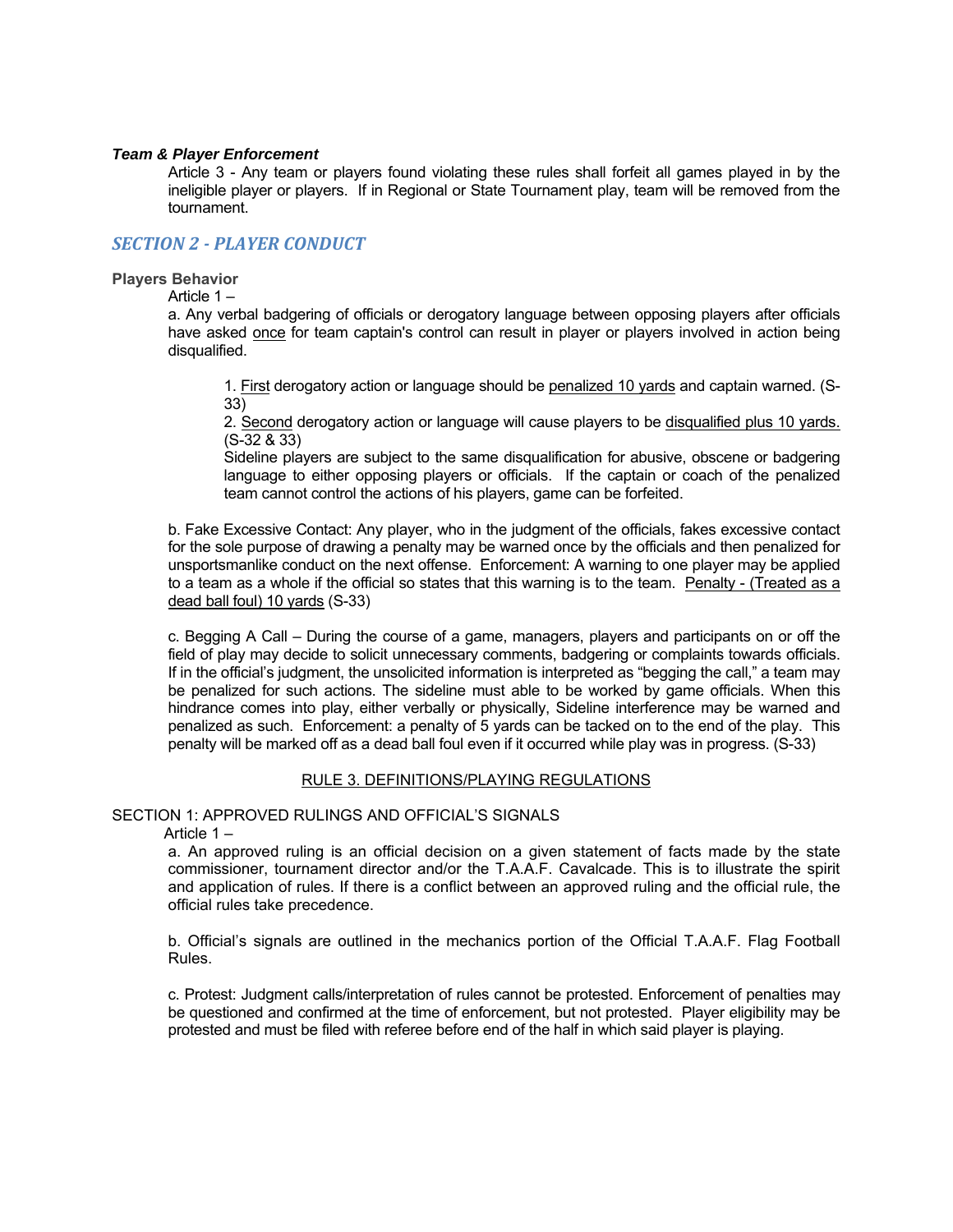#### *SECTION 2. LENGTH OF GAMES, SCORING AND TIME OUTS*

#### *Coin Toss*

Article 1 – At the beginning of each game, a coin toss will be held. The winner of the coin toss will have the following options: (1) offense, (2) defense or (3) choice of goal to defend, or (4) defer option to the second half. The loser of the opening toss will have choice of the remaining options for the first half. The captain, not having the first choice of options for the second half, shall exercise one of the remaining options.

#### Game Time

Article 2 –

a. Clock Management and Regulations:

- (1) Game clock will start each half when the official puts the ball in play.
- (2) The official's whistle makes the ball ready for play and starts the play clock prior to each down throughout the games. The play clock is twenty-five seconds in length.
- (3) After a team time-out, the game clock will start at the snap of the ball.
- (4) Because the game clock is a continuous click, it does not stop during P.A.T. attempts.
- (5) The game clock will stop for team time-outs, official time-outs, and at the discretion of the official to retrieve long incomplete passes.
- (6) The play clock is 25 second and starts once the official marks the ball ready for play. (Delay of Game penalty if exceed 25 seconds)
- (7) Half time A minimum of 5 minutes and a maximum of 10 minutes.

The on-field captain or quarterback may request the amount of time left in the game from the officials at any time. Officials will be expected to give the correct time.

b. Periods of play include Regulation, Point After Touchdown (PAT), 7 Play Period and Tiebreaker.

c. Regulation Period - The game shall be played in 2 halves of 18 minutes in length. In all games the clock will be running continuous. (S-2&3)

d. The period of time after a touchdown is made is known as the PAT or Point After Touchdown. During regulation game time, the game clock does not stop. During the Seven (7) Play Period OR the Tie Breaker Period, the PAT is not counted as a numbered play, but will use the play clock as a guide.

e. With two minutes remaining in regulation period *{eighteen (18) minute into the half}* of the first and second half, teams will be given a two minutes warning and be instructed that the seven (7) play period will begin. The seven (7) play period has only the twenty-five (25) second play clock to use as a time guideline between plays. The officials will give down, distance, and play number on all plays remaining. Teams must continue to make first downs if they want to keep possession, as it is with using the clock. However, if they do not make a first down, the defense has a chance to gain possession and use the remainder of the seven plays. P.A.T. tries will not count as one of the seven plays.

f. Tiebreaker - In the event of a tie game at the end of the second half the following method will be used:

(1) After an official's time out of two (2) minutes, during which time officials and team captains will have a coin toss, the winner will have choice of playing offense or defense first. Both teams will go in the direction of the wind or if no wind in the direction chosen by the loser of the toss.

(2) Ball will be placed on the 40 yard line and each team will have 4 consecutive plays unless terminated by an interception, in which to score the most points or gain the most yards. If no team scores, the team that gains the most additional positive yardage shall be the winner. Positive yardage is defined as yardage gained while on offense only and must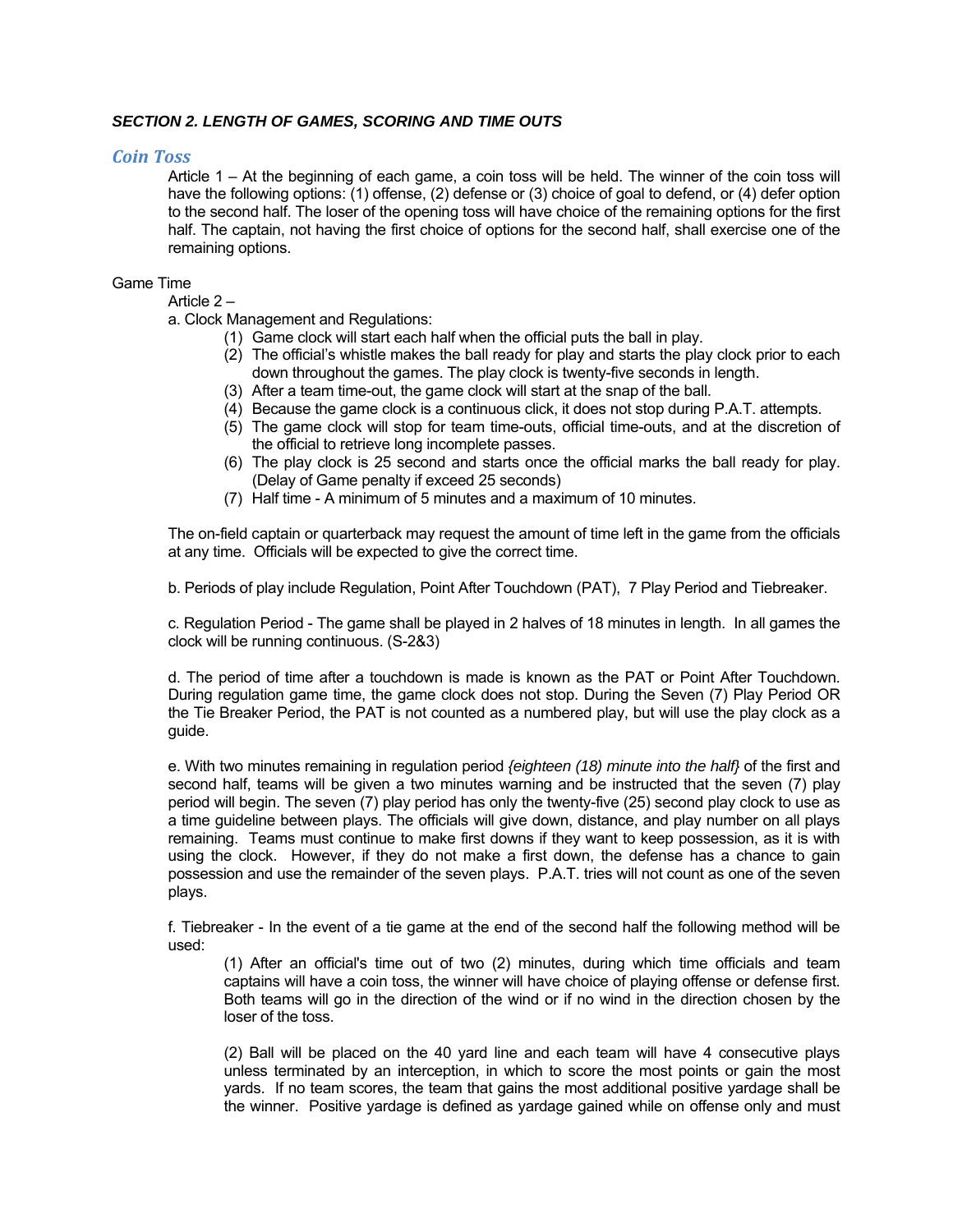be in advance of the 40yard line. If after 4 consecutive downs each, the two teams remain tied in all of the above combinations, additional downs will be played, one down at a time, alternating, until a winner is decided.

(3) If a team scores a touchdown, it will be allowed to use its remaining downs, beginning again at the 40 yard line. A free down will be granted for P.A.T. attempts after each touchdown.

(4) During Tie Breaker, teams will be allowed one time out each.

(5) An interception terminates the offensive team chances. The offensive team loses all positive yardage gained but retains any points scored. The defense may not advance the interception. Play stops.

(6) Winner of the Tie Breaker shall be given one point.

**Scoring** 

Article 3 –

a. Touchdown - 6 points (S-4) (Hips in which flags are attached must be on or in advance of the goal line before any points can be awarded.)

b. Point After Touchdown - 1 point - run or pass from 3 yard line 2 point - run or pass from 10yard line. Teams must declare before the official marks the ball ready for play. Once the ball is marked ready for play, a team may only "re-declare" if team uses a time out first. The PAT period is a separate period of the game. During regulation time, the game clock continues to run. During the 7 - Play period and Overtime Period, the PAT does not count as a numbered play. If infractions occur during the PAT, proper penalty enforcement may cause a re-play of the PAT and in some cases may be marked from the succeeding spot. Enforcement depends on type of infractions that occurs. If the defense legally intercepts a pass or lateral they may attempt to return the ball for a score. If the defense returns the interception for a score they will be awarded the number of points equal to the original value attempted by the offense. If the defense is legally deflagged during the return before reaching the goal line, then the ball is blown dead at that spot. (effective 2010)

c. Safety - 2 points (Punt ball from 20 yard line, Rule VI-R applies.) (S-5) (This is a guaranteed punt. The ball must be put in play by a snap.)

d. Forfeited Game - Score is 7 - 0.

e. Winner of Tie Breaker - 1 point.

f. "17 Point Rule" - If either team is ahead by 17 points or more points by the second half's 7 play period warning or at any time during the second half's 7 play period, the game is over.

## Time Outs

- Article 4
	- a. (1) Each team shall have two (2) time outs per half.

 $(2)$  Each time out will be one  $(1)$  minute in length.

(3) Each team will be allowed only one (1) time out during a tiebreaker period.

(4) A "time out" to be called from any player that participated on the playing field during the previous play is allowable. Said player may not have left the field and returned prior to the request.

(5) A team may use a time out to change their option during the PAT.

(6) A team may use a time out to change any  $4<sup>th</sup>$  down option (Punt or Play).

b. Officials may call additional time outs at their discretion. If a team exceeds their time out limits per half or during a tiebreaker. Delay of Game 5-yard penalty (S-17)

c. NOTE: During a team charged time out, a team representative may confer with their team either on the field or at the sidelines.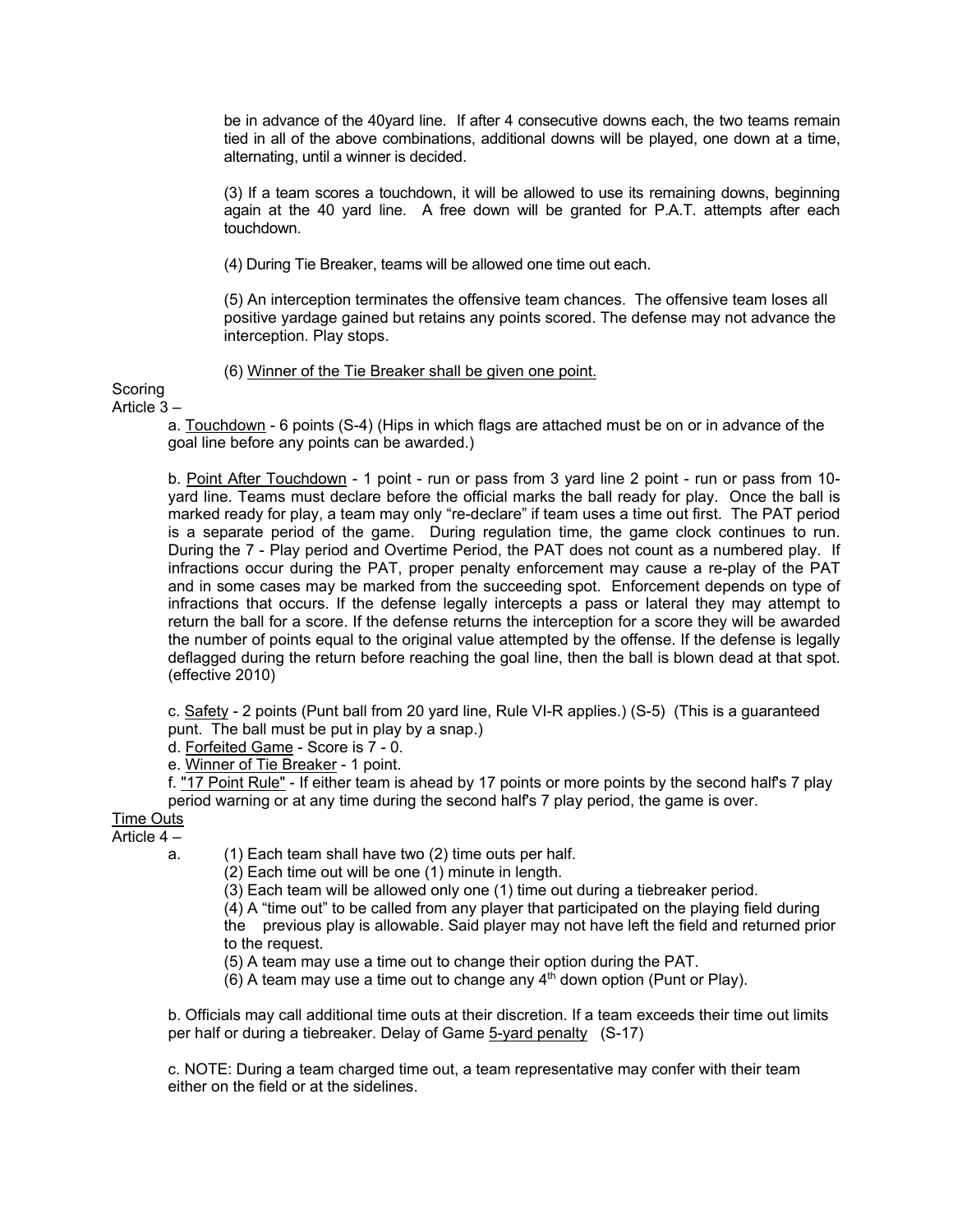## *SECTION 3: THE BALL: LIVE, DEAD, LOOSE*

#### *Live Ball*

Article1 – A live ball is a ball in play. A pass, lateral, kick or a fumble that has not touched the ground is a live ball in flight.

#### *Dead Ball*

Article  $2 - A$  dead ball is a ball not in play.

#### *Loose Ball*

Article 3 - A loose ball is a ball not in player possession:

a. Following the snap and prior to a player fielding the ball cleanly in order to keep the ball live and in play.

b. Following a punt that has hit the ground and has not been fielded by the receiving team or touched by the punting team.

#### *When a Ball is Marked Ready for Play*

Article 4 - A dead ball becomes ready for play once the referee:

a. If time is in, sounds his whistle and signals ready for play. The 25 second play clock begins on that whistle, Delay of Game (5 yards LOS) enforced if exceed time to put ball in play.

b. If time is out, sounds his whistle and either signals "start the clock" or "ready for play."

## "In Possession"

#### Article 5 -

a. A player is "in possession" when in the judgment of the covering official, the player exhibits control or is holding the ball.

b. A team is "in possession" of the ball when its players is "in possession" or attempting to punt; while a pass or lateral is in flight; or when one of its players was last in possession during a loose ball.

#### Catch or Interception

#### Article 6 –

a. A catch is the act of establishing player possession of a live ball in flight.

b. A catch of an opponent's pass, lateral or fumble (prior to touching the ground) is an interception.

c. Simultaneous catch or a double reception of an offensive pass or lateral always goes to the offense.

## *Fumble*

#### Article 7 –

 a. When a backward pass hits the ground between the goal lines or a fumble occurs, the ball becomes dead and belongs to the team last in possession at the spot where the ball hits the ground or at the spot where the ball goes out of bounds (if in the air).

b. When a forward fumble occurs and hit the ground, it is considered dead. The End of the Run in this case would return to the point and which control was lost or from where the fumble originated. If the offensive fumbles forward and crossed or hits the ground beyond the next lineto-gain or goal line, the result will bring the ball back to where the fumble occurred and next down will be played.

SECTION 4: LINE OF SCRIMMAGE Article 1 –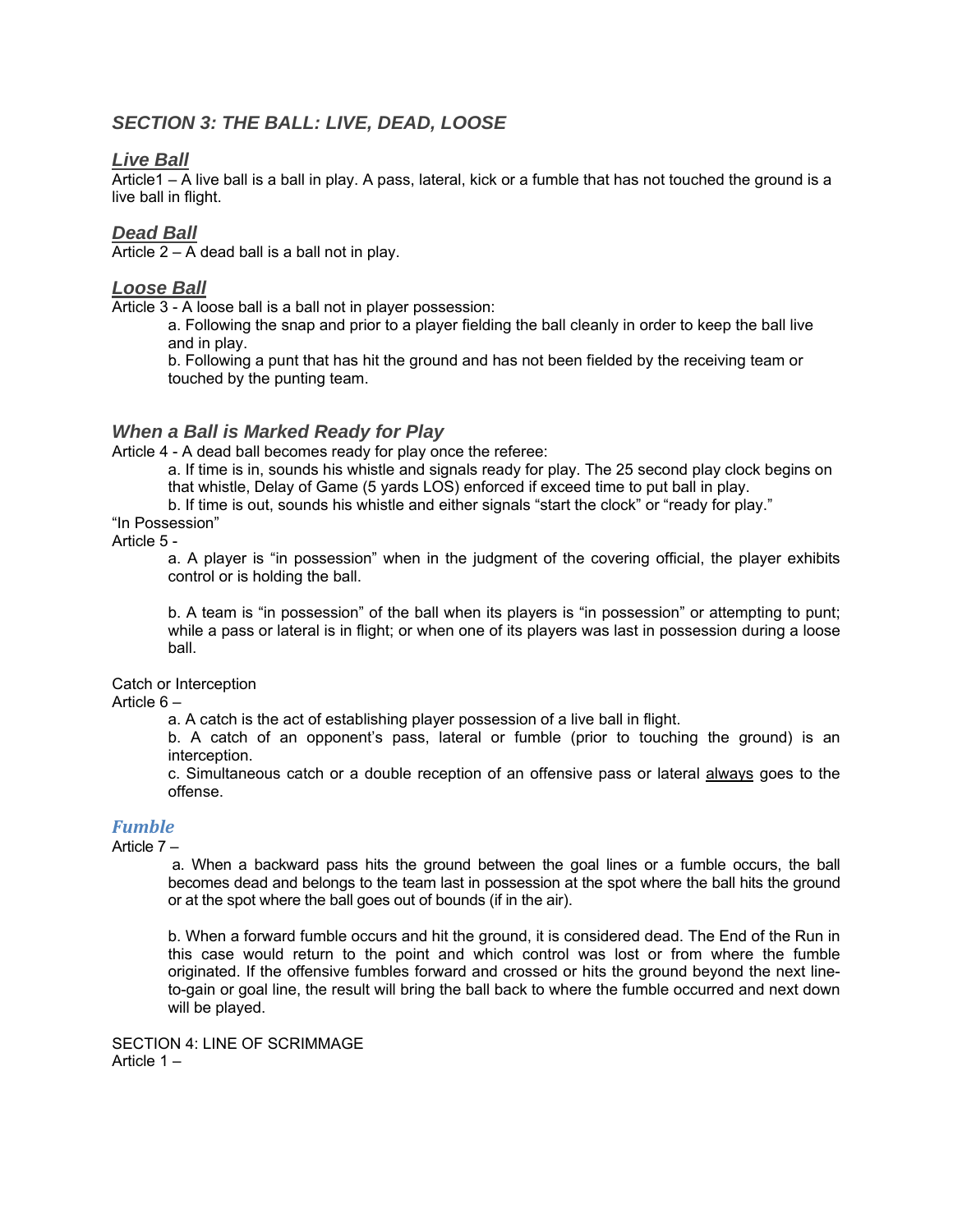a. Is the plane of the ball that extends from sideline to sideline and ninety (90) degrees from the plane face of the field, once an official places his ball marker and signal the ball "ready for play." Once the ball marker is set, the neutral zone becomes established.

b. If a change of team possession occurs between the five (5) yard line and the goal line due to an interception or a kick catch and the original momentum of the player catching the ball carries him into the end zone where he is downed by any means, the ruling will be a touchback.

#### SECTION 5: NEUTRAL ZONE

Article 1 - The neutral zone is the space between the between the end of the ball when in t a normal resting position on its long axis while parallel to the sidelines and one yard beyond the line of scrimmage. This zone extends from sideline to sideline and is established once the ball is marked ready for play.

#### SECTION 6: SERIES OF DOWNS/LINE TO GAIN

Line to Gain

Article 1 - The line to gain is the established line designating the twenty-yard zones as well as the ten-yard end zones. The zone shall be considered reached when both hips (flags) are on or in advance of the line marking the next zone or in this case "the line to gain" when the play is declared dead. (S-7)

#### *Series of Downs*

Article 2 - A team will be allowed four downs to advance the ball from one zone to the next. (A zone is to be 20 yards.) If after four (4) consecutive downs, a team has failed to advance the ball into the next zone, possession shall go to the defense at that spot.

#### SECTION 7: POSITIONING, MOTION, SHIFT, SUBSTITUTION

Huddle/Lining up on Offense or Defense

Article 1 –

 a. Teams may choose to huddle prior to a play. It is not necessary to huddle after a play if a team wishes to use predetermined plays or audible signals.

b. Lining up: Any number of players may be on the offensive or defensive L.O.S. at the snap. Defense line must be one (1) yard off the ball at the snap. No defensive player may be within 4 yards of the ball if lined up directly in front of the center or within one yard of the ball if lined up to the side of the center at the snap. (S-19) (5 yards)

#### **Substitution**

Article 2 - There will be free substitution as long as players being substituted for are off the field prior to the next snap OR player is out of the area of play and is departing the field in haste. "Sleepers" on substitutions will not be allowed on any play. No player may line up closer than 5 yards from the sideline unless he came out of the huddle or unless he was on the field of play during the previous play and did not leave the field of play. (S-18) (5 yards)

#### **Shift**

Article 3 - Two or more offensive players may be shifting their position at the same time prior to the snap. Their movement may be in any direction but they must become set for one full count before the ball is snapped or before another player can go in motion prior to the snap. (S-16)(5 yards)

#### *Motion*

Article 4 - Only one player is allowed to be in motion at the snap and his movement must be parallel or away from the L.O.S. and must be continuous. (S-16)(5 yards)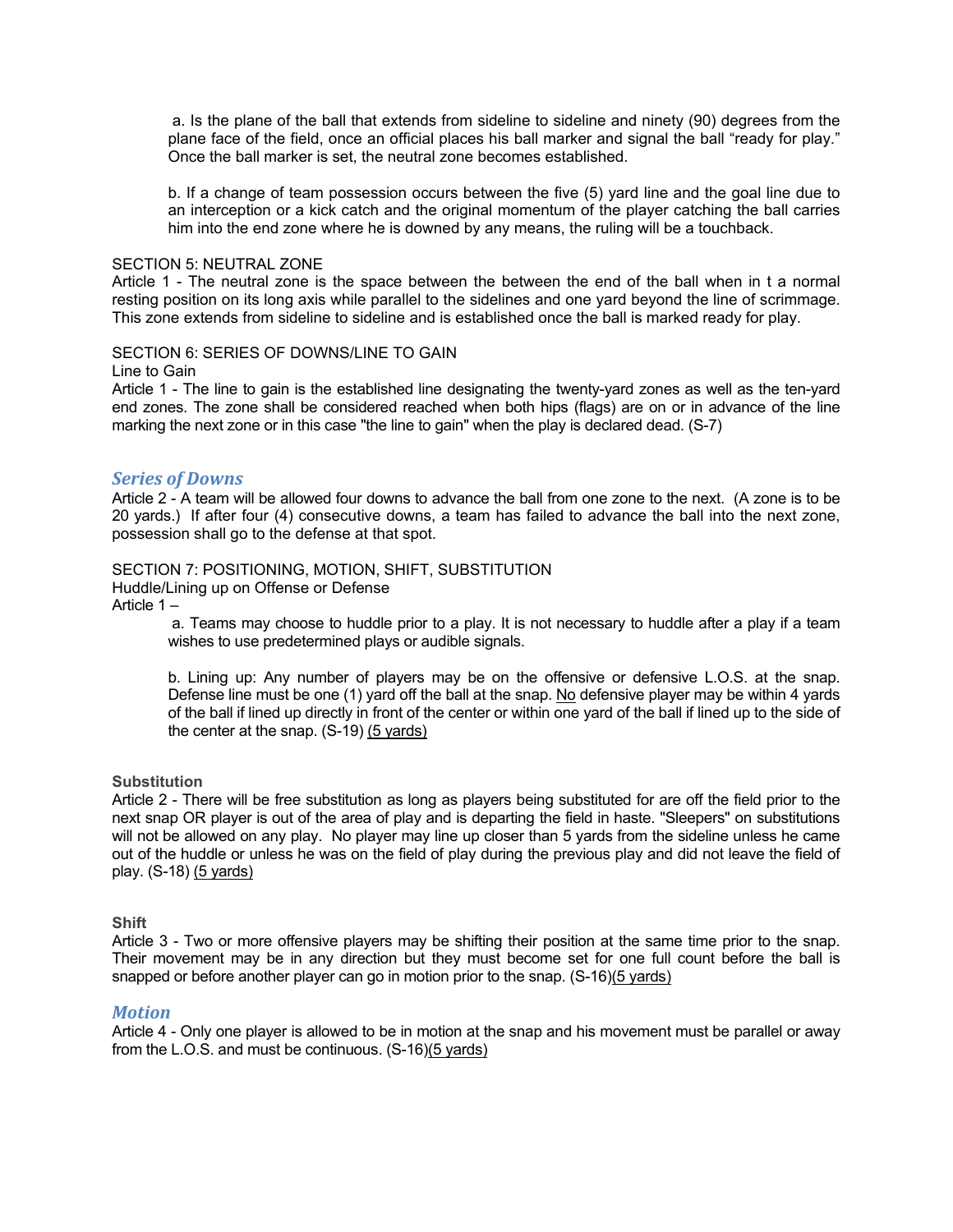#### *Stance*

Article 5 - Any stance is permitted. Any number of players may be on the offensive or defensive L.O.S. at the snap. Defense line must be one (1) yard off the ball at the snap. No defensive player may be within 4 yards of the ball if lined up directly in front of the center or within one yard of the ball if lined up to the side of the center at the snap. (S-19) (5 yards)

#### *Encroachment / Off‐sides*

Article 6 - Shall be called if either the offense or the defense passes *over the* plane of their L.O.S. before the ball is snapped. A false movement of the football by the center shall constitute offensive encroachment. These are dead ball fouls and the play shall be immediately whistled dead before play begins and 5 yards automatically marked off against the encroaching team. (S-14) (Exception: Defensive encroachment resulting in an offensive first down will become an offensive captain's choice penalty.)

If a player on either side lines up off sides, the official will point toward that player's team side. If that player does not get back on-sides before the ball is snapped, he will be considered as having been off sides at the moment of snap. If an official has not "off sides warned" a team for lining up off-sides, by pointing at them, he should not call off-sides on them at the snap of the ball. Play continues in this instance and following the play, this becomes a captain's choice penalty. This is a 5-yard penalty from L.O.S. (S-14)

#### *SECTION 8: CENTER SNAP*

Article 1 –

a. A center snap may touch the ground before it gets to the quarterback and remain playable if the quarterback fields it cleanly off of a bounce (one or more) or from the ground. However, if quarterback muffs the ball to the ground or the ball goes past the quarterback it is dead where the ball touches the ground.

b. All center snaps must be made between the center's legs. A false movement of the football by the center after he is set shall constitute encroachment. No direct snap may be taken at anytime. The snap must travel a minimum of 5 yards to be legal (either backwards or sideways). (S-15) At all times the ball shall be snapped from the spot marked by the official ball marker.

#### SECTION 9: SCREENING AND RUSHING

#### **Screening**

Article 1 –

a. Only screen blocking is permitted. Screen Blocking: shall be defined as obstructing the rusher's path to the quarterback or ball carrier, as long as it is done behind the L.O.S., with any part of the body except head, hips, and legs. There can be no independent movement of the elbows.

b. Techniques: The screener must use one of the two following methods: 1) Screener must have his thumbs hooked in his pants and holding the flag belt with each hand OR 2) Screener must hold his arms behind his back with arms locked together in some manner. A screener may not leave his feet to screen.

c. Type of screening includes: Moving Screens and Stationary screens.

- 1. Moving screens are when a player is in motion in an attempt to prevent the rusher from maneuvering to de-flag a player. These are only legal behind the L.O.S. when protecting the passer or potential passer.
- *2.* Stationary screens are screens set by players in a manner that places the screener in a position that attempts to prevent the rusher or defender from maneuvering to de-flag a ball carrier, receiver or potential receiver or ball carrier. A stationary screen is legal behind the LOS. Once the passer or potential passer or ball carrier crosses the L.O.S., all *downfield screens must be stationary screens.*
- 3. As the ball crosses the L.O.S., offensive players may maneuver for laterals behind the ball but in doing so must not be deliberately screening any defensive players. They must be clearly in the act of positioning for a lateral.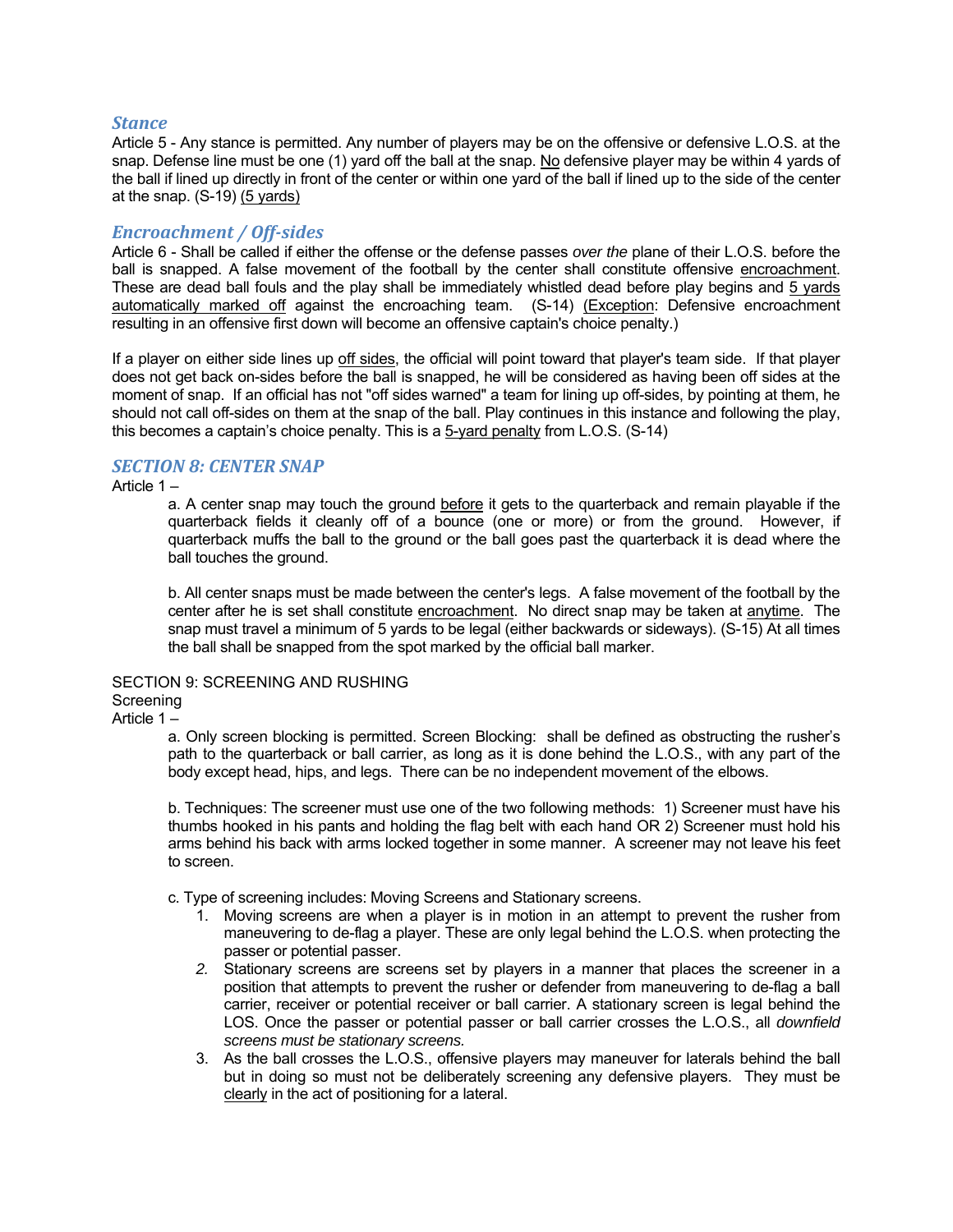d. Enforcement (Infractions Behind the LOS): A penalty will automatically be called if a screener's hand leaves his pants and flag belt or if arms are separated from behind his back while in the process of screening within 2 yards of the rusher. Although this method of screening cuts down on excessive contact by the screener, it nevertheless places the screener in very vulnerable position; therefore; THE MAIN RESPONSIBILITY OF AVOIDING CONTACT RESTS WITH THE RUSHER. (S-14) (10 yards)

The screener may not step into the rusher. (Added for interpretation) Illegal screen, behind LOS, 5 yards from LOS, if excessive 10 yards and loss of down.

e. Enforcement (Beyond the LOS) Moving screens shall be penalized from the end of run (E.O.R.) or the point of infraction (P.O.I.), whichever hurts the offensive team the most. If the illegal screen is judged to have caused excessive contact, it will be penalized 10 yards and loss of down. (Cannot have loss of down if penalty leaves ball in front of line-to-gain and 1st down.) (S-24, 29 & 8) (If Not Excessive- 5 yards)

"Pick Plays" by receivers on defensive backs or linebackers are illegal if set by receivers within 5 yards of defender (a form of downfield screening).

#### *Rushing*

Article 2 –

a. Rushing is defined as the act of a defensive player pursuing the offensive player who is in possession of the ball.

b. The rusher may not run over the screener. The rusher may not pull the screener toward him or push the screener away from him.

c. Enforcement: Illegal Rushing - A penalty will be automatically called if the rusher touches the screener's head as long as the screener is screening upright. (S-31)(10 yards)

Roughing the passer when the pass is incomplete will be marked off 10 yards from the L.O.S., when the pass is complete the penalty will be 10 yards marked off from the E.O.R. and automatic first down in either case.

If the rusher touches the quarterback in the head in his attempt to block the pass a penalty will be called. This will also go for striking the passer's arm when in a forward motion while attempting to block a pass. Roughing the passer will be called when the rusher, if while attempting to de-flag the quarterback or block a pass, lets his momentum carry him into the passer. Defensive player may not have any contact with the passer when he is passing. The defensive may rush as many players as it wishes. (S-26) NOTE: OFFICIALS SHOULD BE AWARE IF CONTACT IS CAUSED BY PASSER STEPPING UP OR MOVING INTO RUSHER.

*IT IS ASKED THAT BOTH THE SCREENER AND THE RUSHER STRIVE FOR NON-CONTACT AT ALL TIMES.* 

#### *SECTION 10: PASSING REGULATIONS*

### **Passing**

Article 1 –

 a. There can be only one forward pass per play. There can be only two (2) exchanges of the football in the air (forward pass or lateral) which are initiated from behind the L.O.S. After the 2nd exchange of the football in the air, if completed behind the L.O.S., the football must be run across the L.O.S. A forward pass is defined as a live ball thrown toward the opponent's goal line.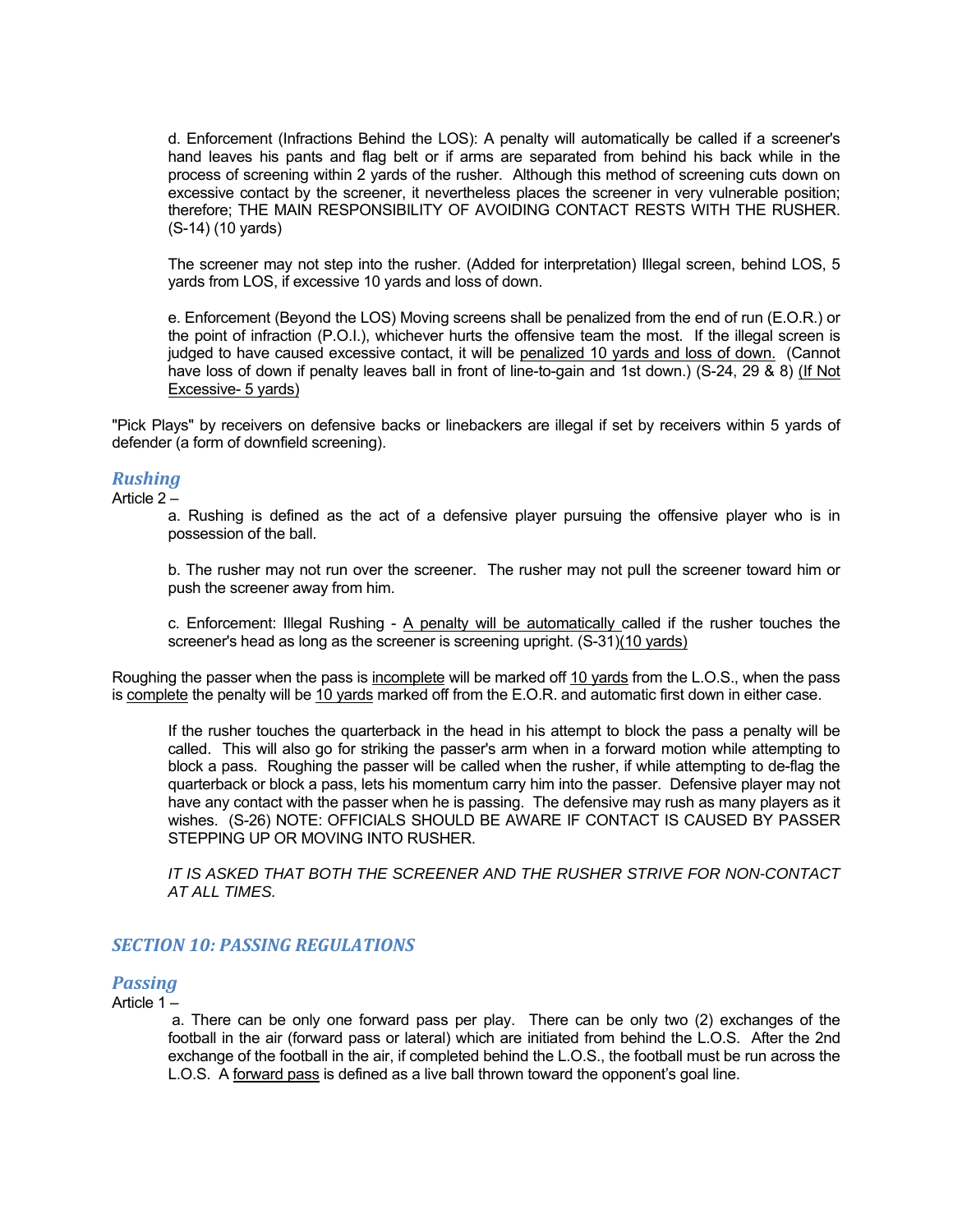b. A completed direct handoff, even if bobbled, shall not be considered an exchange of the football in the air.

c. If the passer is beyond the L.O.S. when the football is released, or if a 3rd exchange of the football in the air is initiated from behind the L.O.S., an illegal Forward Pass has occurred and will result in a 5 yard penalty and loss of down if accepted. Illegal forward passes will be marked from P.O.I. (S-27 & 8)

d. Once the ball has crossed the L.O.S., in the air or in possession of a player, it cannot be passed forward, even if the ball is first returned back across the L.O.S. (Illegal Forward Pass) (S-27 & 8)

e. Intentional grounding shall also constitute an illegal forward pass. (S-28 & 8)

f. A lateral will be any pass thrown overhand or underhand perpendicular or away from the direction of advancement of team in possession. Forward laterals are treated as an illegal forward pass if beyond L.O.S. (S-27 & 8)

g. Push or Shovel Passes thrown in any direction is legal if initiated behind the L.O.S. Once a player crosses the L.O.S., push or shovel passes are legal if thrown parallel or behind the ball carrier.

#### *Receiving*

Article 2 - All players of both teams are eligible pass receivers. Each player is eligible, even if he steps out of bounds or out of end zone, as long as he catches the ball in bounds or comes down first in bounds with at least one (1) foot. If a receiver comes down with one foot in bounds and one foot out of bounds simultaneously, the pass is incomplete. The lines marking the sidelines and the extreme end of the end zone shall be considered out of bounds if stepped on to any degree.

Two or more offensive receivers or defensive players may touch a pass in succession, resulting in a completion. After a pass is thrown, it is too much to expect of the officials to keep track of exactly who touched the ball and in what order, if receivers and defenders are battling for possession. Therefore, the only things that will be judged will be (1) did pass interference occur, (2) who caught the ball, and (3) was receiver in bounds with at least one foot at moment of possession.

#### *Pass Interference*

Article 3 –

a. Pass Interference Rules shall apply to any pass made from behind the L.O.S., whether it is a forward pass or a lateral pass and applies to both offensive and defensive players. After the pass is in the air, neither the pass receiver nor the defender may touch the other player until one of them touches the ball, or else offensive or defensive pass interference may be called. If contact occurs after one of them touches the ball, then pass interference cannot be called unless one of them catches the ball and the other "strips" or attempts to "strip" the ball from his hands.

b. Receiver stripping is attempting to take the ball from the grasp of a receiver after he has caught the ball, but before he has brought the ball into a possessive position. In which case, Pass Interference will be called: If player established possession of the football, the defender must go for the flag and not the ball.

#### *Pass Interference Enforcement*

c. Any contact that occurs after the pass is touched (excluding Receiver Stripping) and is either complete or incomplete, must be judged by the officials as either Non-Intentional contact caused by both players "playing the ball" or Intentional contact/pass interference which shall be penalized from the point of infraction. Penalty will be 5 yards if incomplete or complete, and if judged to be flagrant, the penalized player may be removed from the game and penalty will be 10 yards.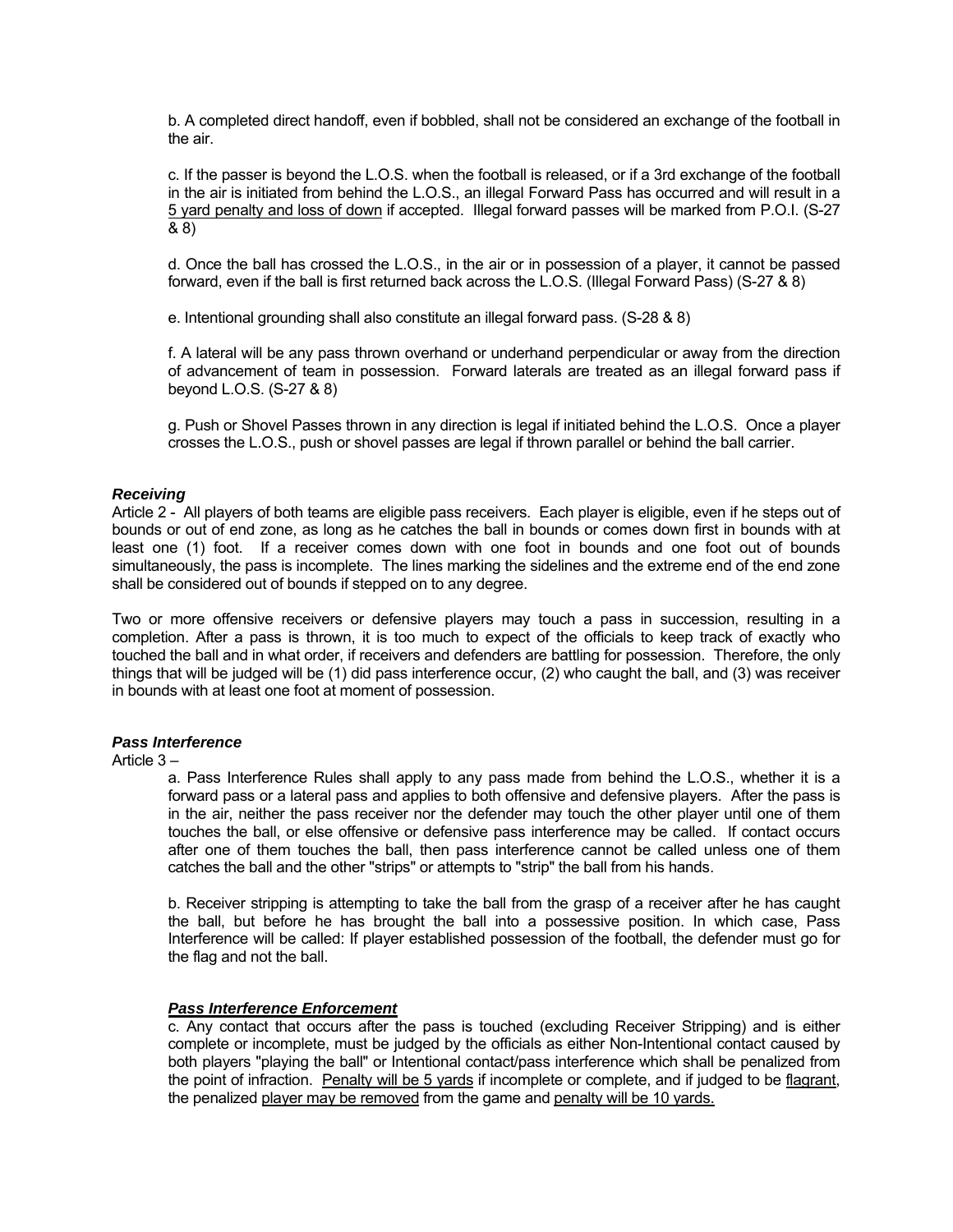d. All pass interference plays, offensive or defensive, whether they occur during the "Regulation Play Period", "7-Play Rule", "Tie Breaker Period", or the "P.A.T. Try Period", will be captain's choice penalties. If the captain refuses penalty the play will stand.

e. All offensive pass interference plays, whether they occur during the "Regulation Play Period", "7- Play Period", "Tie Breaker Period", or the "P.A.T. Try Period" which are accepted by the defensive captain shall be marked 5 yards from L.O.S. with a loss of down (and loss of play number if during Tie Breaker). (S-25 & 8)

f. Defensive pass interference plays, which occur on the playing field, during the "regulation play period", "7-Play Rule Period", and the "Tie Breaker Period", and are accepted, shall be marked 5 yards from P.O.I., automatic first down (except in Tie Breaker), and play number will be run again. (S-25 & 7)

- Defensive pass interference that occurs in the end zone during the "Regulation Play Period" and accepted: ball will be placed on one (1) yard line, and 1st down. (S-25 & 7)
- Defensive pass interference that occurs during the "P.A.T. Try Period", and accepted: ball will be placed on one (1) yard line - P.A.T. try will be rerun, plus one (1) free P.A.T. try will be awarded if needed. (S-25) Point value will be what ever was declared prior to original P.A.T.
- Defensive pass interference which occurs in the end zone during the "Tie Breaker Period", or "7-play Rule Period" and accepted: ball will be placed on the one (1) yard line - same play will be run again, plus one (1) free down will be awarded, if needed, to score. (S-25)
- Shielding/screening a receiver's eyes by a defender without playing the football is pass interference and shall be penalized as such. (S-25)
- Bump and Run, or checking an offensive receiver during a passing play will be a 5-yard penalty from P.O.I. and captain's choice. (S-31)

SECTION 11: RUNNING WITH THE BALL Ball Carrier

Article 1 –

a. The responsibility of avoiding contact rests with the ball carrier. He must show the officials he made an effort to avoid contact. The ball carrier will not deliberately run or drive into a defensive player. A ball carrier may spin or jump but realize that while spinning or jumping he is in a "State of Non-control" and should contact occur as a result of his uncontrolled momentum, he will be penalized. The "Stiff Arm" is illegal. Penalty: 10 yards from P.O.I. *(added for interpretation*) and loss of down (S-29 & 31).

b. The ball carrier shall not protect his flags by blocking with his hand, arm or head, the opportunity to pull his flags. Flag guarding will be marked 10 yards from P.O.I./L.O.S. (if behind line) and loss of down. (S-30)

c. If any of the above acts are judged to have caused excessive contact, 10 yards and loss of down. (S29-30 & 8)

#### Deflagging the Runner

Article 2 –

a. The ball carrier is down and the ball is dead when either flag is detached from his belt or when the ball or either knee touches the ground. A defensive player may leave his feet to pull the offensive player's flag but may not make contact while doing so. When a defensive player pulls the ball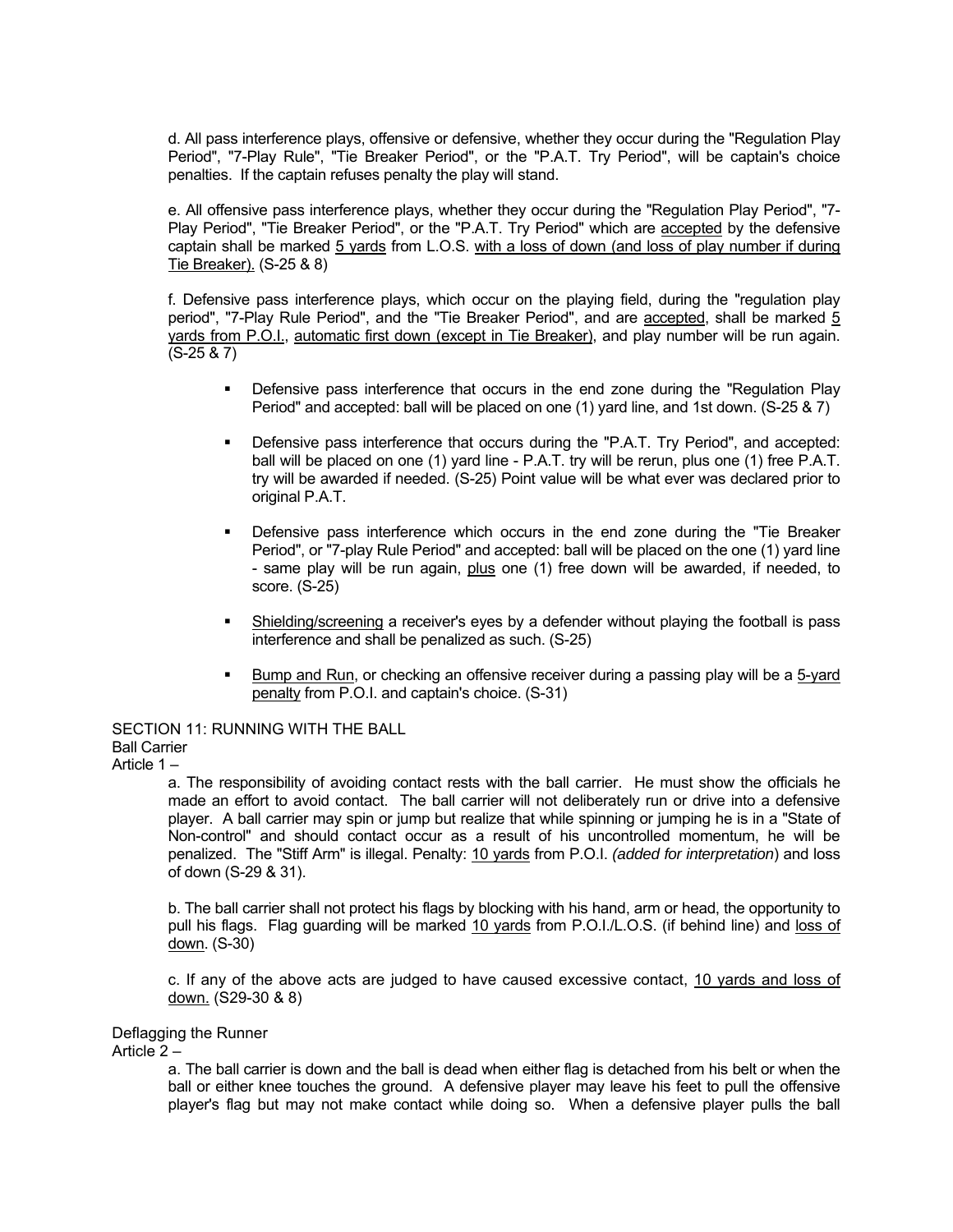carrier's flag he should stop and hold it above his head for officials to see. If the act of deflagging a player is simulated or faked, the infraction will be treated as a delay of game penalty.

b. Tackling is prohibited. Tackling is grasping or encircling the body of the ball carrier with a hand or arm. Grabbing the ball carrier's clothing shall be penalized as tackling. If the defensive player reaches across the body of a ball carrier to pull his flag, and contact occurs, the responsibility of the contact lies with the defensive player. Penalty: 5 yards for impeding - 10 yards for tackling (encircling of body) with automatic first down if tackling from P.O.I. or L.O.S. If in the opinion of officials, the act prevented a score, the ball will be placed on the one (1) yard line, first down and goal. The offender will be disqualified if the act was flagrant.  $(S-29 \& 31 \& 7)$ 

c. Illegal deflagging is prematurely pulling an opponent's flag with the intent of making the offensive player ineligible to become a ball carrier. Penalty - 5 yards from L.O.S. or E.O.R. (S-31) Runner Stripping occurs when a defender attempts to strip or take the ball from the grasp of a player in possession. This is a form of Illegal Deflagging. (S-31)

d. The intended receiver of either a pass or lateral may be deflagged only after first touching the ball even while fumbling or bobbling the ball and before possession is established. That receiver will be considered downed at the point he was deflagged.

e. If the quarterback's arm was in forward motion when his flag was pulled, the pass is allowed. If the passer is legally deflagged as he is passing the football, and later in that play receives the ball back, he shall be downed at that spot. If he is deflagged after he has released the football and he then receives the ball back, illegal deflagging should be called.

f. A defender may not push or knock a ball carrier out of bounds. A form of illegal deflagging, if excessive contact - 10 yards. (S-31 & 29)

g. Illegal Advancement - Advancement may not occur as a result of the ball being slapped, kicked, pitched, or pushed by either team in the direction of their goal line. The ball will be declared dead at the spot of such illegal advancement and a 5-yard penalty. (S-23)

#### SECTION 12: PUNTS

### *Punt*

Article 1 –

a. If a punt is to be made, the offense must announce it to the referee before the ball can be declared ready for play. Offense must declare within 10 seconds after asked by referee on 4th down play. (Penalty delay of game.) After offense declares, the referee will mark ball ready for play whereupon the offense will have 15 seconds to punt the ball. (S-17)

b. The ball will not be dead if it touches the ground before the punt is made even if muffed by the punter. After a punt has been declared, it must be made and neither team may cross the L.O.S. until the ball is kicked. The offense may have any number of players on the L.O.S. The punt returning team must have 5 players within 5 yards of the L.O.S. and they must remain in that zone until the punt returner enters that zone, at which time they may provide stationary screens or maneuver for a lateral. These 5 men may not attempt to screen any member of the punting team as they pass through this 5-yard zone. (Penalty - 5 yards from EOR/POI) (S-24)

c. If the punt hits a member of the punting team, which has not crossed the L.O.S., it is dead at that spot. Any member of the punting team may down the punt if it is beyond the L.O.S. and has touched the ground prior to being downed. The punt will be declared dead at the spot where it is first touched by the punting team.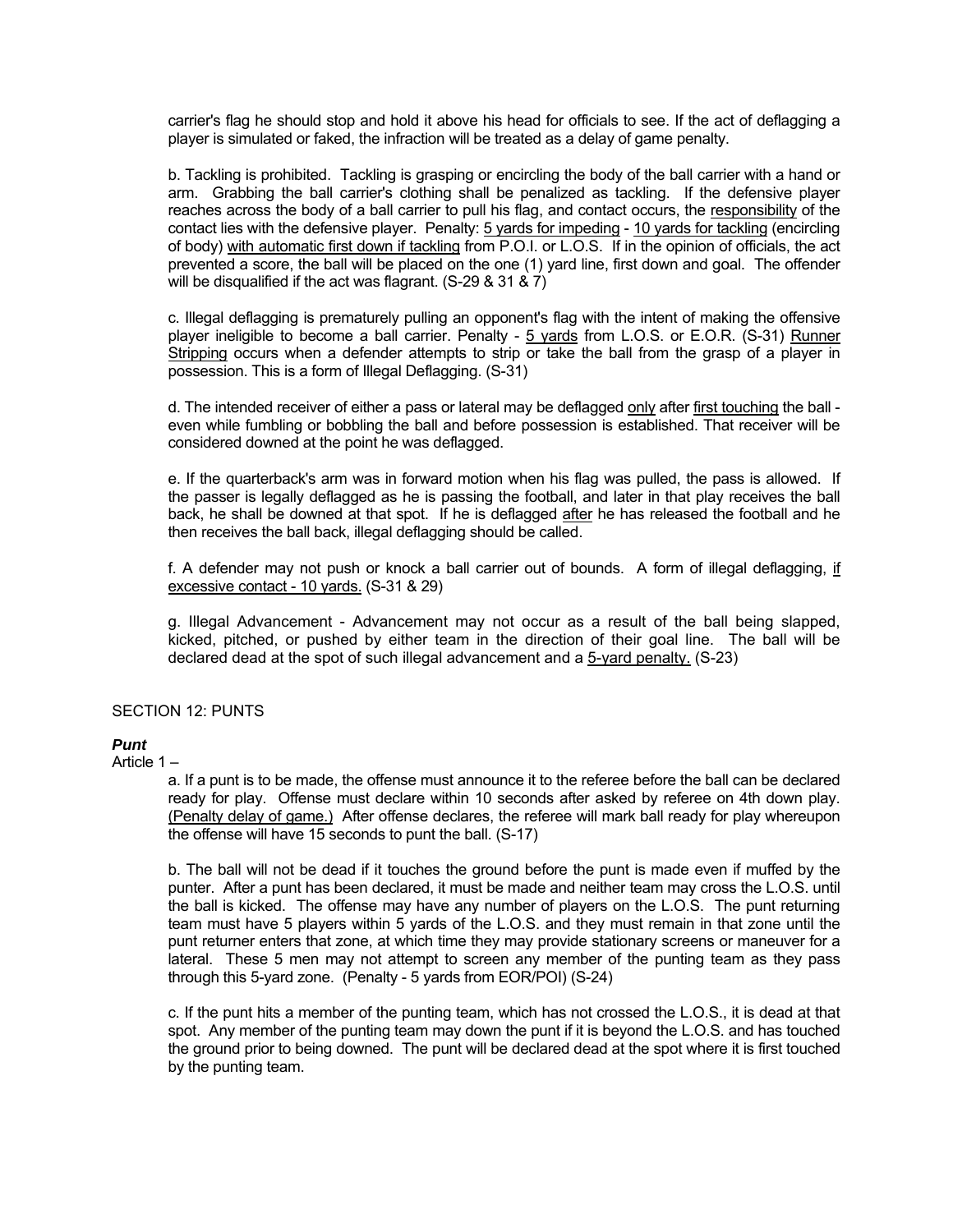d. The punt receiving team must be given an opportunity to field the punt in the air; therefore, there will be a 10-yard penalty if touched in the air beyond the L.O.S. by the punting team, from the P.O.I. (S-23)

e. The punt returning team may have 3 returners in deep positions. The 2 returners that do not carry the ball may not be moving screens. They may run forward and provide stationary screens or be maneuvering for a lateral. (Penalty - 5 yards from EOR/POI) (S-24)

f. The punt receiving team may field a punt in the air, off of a bounce (one or more), or directly off of the ground, if fielded clearly. When a punt touches a player on the receiving team who is in bounds and the ball rebounds into the air, all players become eligible to intercept and advance the ball before it touches the ground. This applies even if the punt hits the ground before first touching the receiving team's player.

g. On a punt play, there are no line-to-gain lines (1st down lines) established. When the punt receiving team is returning a punt, any live ball fouls committed by either team, which are accepted, will result in the penalty being marked off after which the next line will become the line-to-gain for a first down. As soon as the play is blown dead, the line-to-gain is established. Any dead ball fouls that occur will results in the line-to-gain remaining the same (unless the enforced penalty leaves the ball past the line-to-gain.)

h. When a punt is left unattended, it becomes dead where it rolls still. i. NO Quick Kicks are allowed. (5 yards penalty and loss of down from L.O.S.) (S-22 & 8)

j. Punts muffed by the receiving team in the end zone before possession, and ball hits in or out of end zone, it will be a touchback. If the ball is touched in the air or on the ground by the punting team in the zone, it is a touchback. If a punt receiver who has gained possession of the punt in the end zone is deflagged prior to crossing the goal line into the field of play, it is a touchback. If punt receiver remains in end zone 5 seconds after fielding punt, or downs punt by knee or ball touching ground after possession, it is a touchback. A muffed lateral in the end zone will be a safety. (S-5)

#### RULE 4: PENALTY ENFORCEMENT

#### SECTION 1: PENALTY INFORMATION

#### Article 1 –

a. All live ball fouls (fouls which occur while play is in progress) are captain's choice. All dead ball fouls (S-6) (Fouls which occur prior to snap or after ball is blown dead) will automatically be marked off. This means if a foul occurs during a down and is a live ball foul and then a dead ball foul occurs both fouls will be enforced. They do not offset, even if against different teams.

b. After a penalty is called, only captain of the penalized team may discuss it with the officials. The official making the call is obligated to give the player's number and the act they committed (without discussion) to the penalized team captain. Official will then give the opposing captain his options on the penalty. That captain's first choice will be final.

 In the judgment of any game official, the following acts are deliberate or flagrant, the player or players involved shall be ejected from the game:

- 1) using fists, kicking, or kneeing (S-29 & 32)
- 2) illegal use of hands, forearms, or elbows (S-29, 31, 32)
- 3) tackling (S-29, 31, & 32)
- 4) any deliberate or flagrant act which could cause injury (S29 & 32)
- 5) any act of unsportsmanlike conduct (S-33 & 32)
- 6) abusive, profane, or insulting language (S-33 & 32)
- 7) any act of unfair play (S-33 & 32)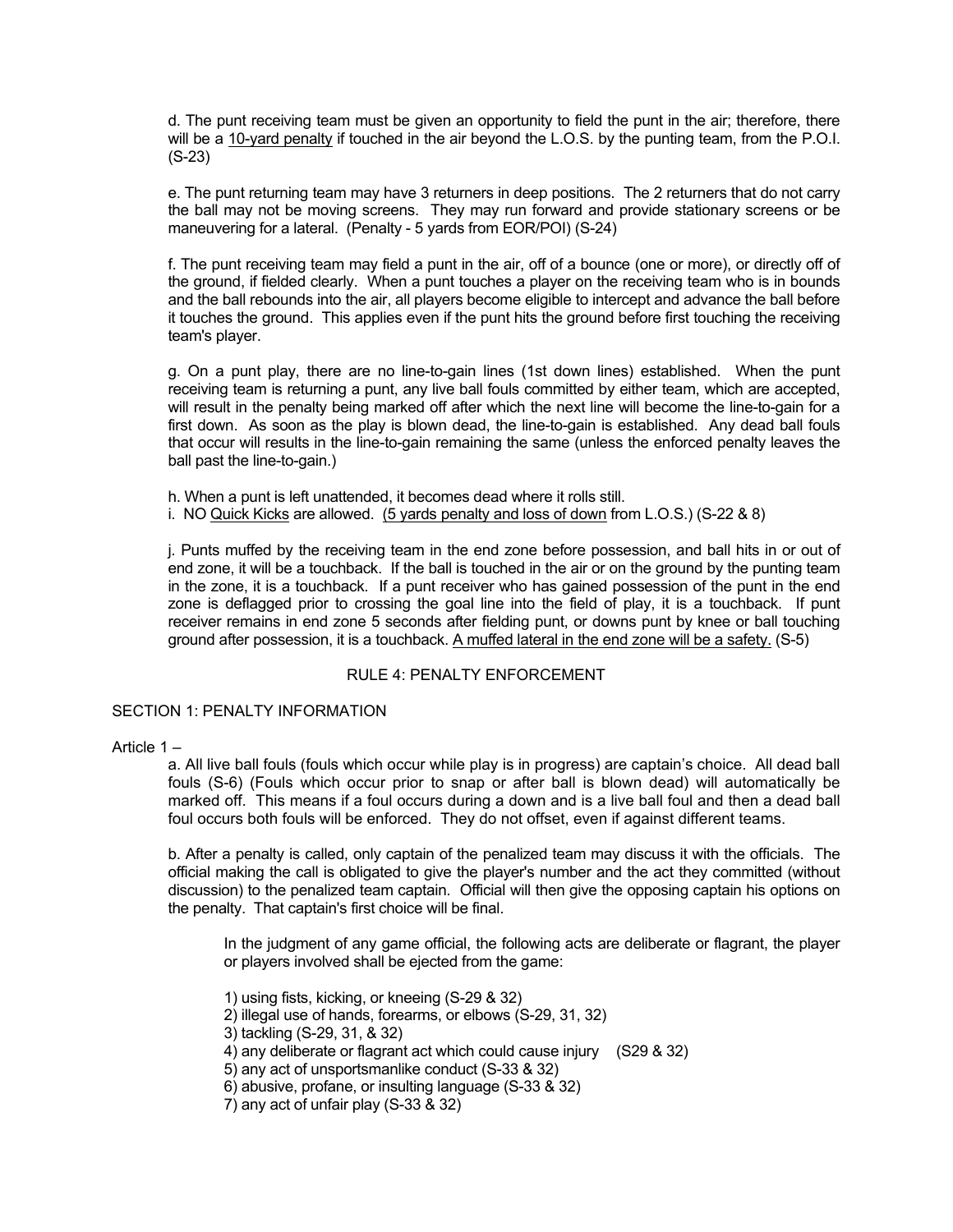8) harassment of officials or other players (S-33 & 32)

 A minimum one (1) game suspension for any person ejected from a game for any reason. Local rule and tournament rules may be more severe.

c. Penalties, which would otherwise be marked off past the goal line, shall be placed on the one-yard line.

d. Offsetting Penalties - If offsetting fouls occur during a down, or while the ball is ready-for-play, that down shall be played over. If offsetting fouls occur between successive down, the next down shall be the same as if no fouls occurred. (S-9)

e. If there is a change of team possession during a down, the team's last gaining possession may decline the offsetting fouls and retain possession after the penalty for its own infraction providing that the infraction occurs after the change of possession. If offsetting fouls occur prior to change of possession, play shall be repeated.

#### SECTION 2: T.A.A.F. PENALTY CHART

Article -

a. All penalties will be marked 5 or 10 yards, if in the opinion of the officials, the foul is flagrant or excessive contact, the player (or players) might be ejected.

b. In order to establish a simple philosophy in assessing penalties, these general rules hold true with only a few exceptions:

> 1. All Accepted Penalties: are marked from the E.O.R., L.O.S., or P.O.I., whichever hurts the infracting team the most and the down may or may not be replayed.

> 2. All Refused Penalties: the ball stays where blown dead and down is not replayed.

3. All Live Ball Fouls: are captain's choices

4. All Dead Ball Fouls: are not captain's choices and will be marked off.

c. "Little-To-Lose" Penalties: If the full penalty cannot be marked off due to the field position relative to the goal line, the ball will be marked off to the one yard line.

> 1. Defensive penalties on teams backed up within 1 yard from their goal will result in play being run again from L.O.S. Plus one free down awarded to offense if they have not scored by the 4th down.

> 2. Offensive penalties on team backed up to within 1 yard from their goal will result in Loss of Down unless there is a change of possession during a play.

> 3. Offensive fouls in their own end zone will be captain's choice: Safety or Loss of Down.

d. Penalty Enforcement During 7-Play Period and Tie Breaker Periods: When infractions occur during either the 7-Play Period or the Tie-breaker Period, if the penalty is accepted, the down number may or may not be lost, depending on the penalty. In turn, that same infraction may or may not also lose the play number, depending on the penalty. Officials must enforce the combination that hurts the infracting team most. Exception: Only the offensive pass interference penalty during the tiebreaker period, if accepted, will cause that play number not to be repeated.

e. Penalties on the playing field during the tiebreaker period shall be marked the same as during regulation time.

#### f. Penalties Enforcement and Line-To-Gain:

1. Enforcement of any penalty which leaves the ball across the line-to-gain will result in a new line-to-gain (1st down).

2. After enforcement of any live ball foul that leaves the ball short of the line-to-gain will result in the first down line remaining the same.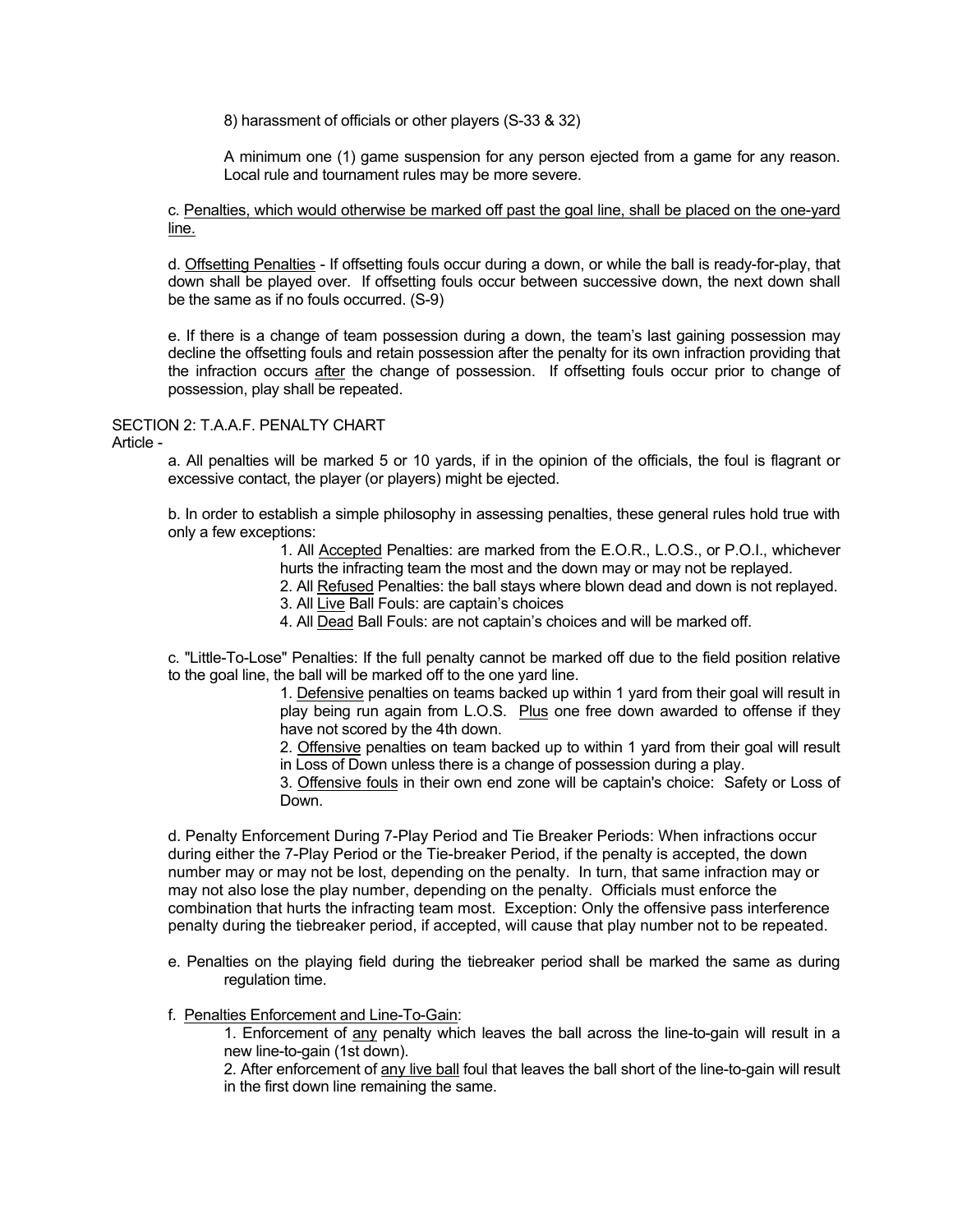g. All defensive dead ball fouls after a touchdown but before the ball is put in play after change of possession will be penalized from the 20-yard line. All live ball fouls during this period are captain's choice penalties.

SECTION 3: DEFENSIVE FOULS DURING / AFTER TOUCHDOWNS AND PAT ATTEMPT<br>Foul A: Touchdown

Touchdown

- Penalty A: Live Ball Fouls Captain's Choice Penalties (can take points & have penalty marked off from 20-yard line after PAT attempt.
- Foul B: Dead Ball Period After Touchdown But Before Pat Attempt
- Penalty B: Dead Ball Fouls Marked Off After Change of Possession from the 20 Yard line.
- Foul C: PAT Attempt
	- 1. Which is Unsuccessful
	- 2. Which is Successful

Penalty C: 1. Captain's Choice Penalties Which if Accepted - Ball Marked To The One Yard line and PAT Attempt Run Again (Same Point Value) 2. Live Ball Fouls - Captain's Choice Penalties (can take points and have penalty marked off from 20 yards line.

- Foul D: Dead Ball Period After Pat Attempt But Before Ball is Put in Play from the 20-yard line.
- Penalty D: Dead Ball Fouls Marked Off After Change of Possession From the 20 Yard line.

| <b>T.A.A.F. PENALTY CHART</b> |  |  |  |  |  |  |  |  |
|-------------------------------|--|--|--|--|--|--|--|--|
|-------------------------------|--|--|--|--|--|--|--|--|

| <b>GENERAL</b><br><b>INFRACTIONS</b>                   | <b>RULE NUMBER PENALTY/</b> | (Section/Article) MARKED FROM | <b>CAPTAINS</b><br><b>CHOICE</b> | <b>LOSS OF OWN</b><br>(IFACCEPTED) SIGNAL |    |
|--------------------------------------------------------|-----------------------------|-------------------------------|----------------------------------|-------------------------------------------|----|
| <b>Clothing Covering</b><br>Flag                       | $1 - 4 - 1c$                | 5 YDS POI/LOS                 | <b>NO</b>                        | <b>NO</b>                                 | 19 |
| Improper<br>Equipment                                  | $1 - 4 - 2b$                | 5 YDS LOS/EOR                 | <b>NO</b>                        | <b>NO</b>                                 | 19 |
| Flag or Belt Improperly<br>Positioned At<br>Possession | $1 - 4 - 1q$                | 5 YDS POI/LOS                 | <b>YES</b>                       | <b>NO</b>                                 | 19 |
| Flag Improperly Altered<br>Or Attached                 | $1 - 4 - 2c$                | 10 YDS LOS/POI                | <b>NO</b>                        | <b>NO</b>                                 | 19 |
| Delay of Game:<br><b>Time Outs</b>                     | $3 - 2 - 4b$                | 5 YDS EOR                     | <b>NO</b>                        | <b>NO</b>                                 | 17 |
| Illegal<br>Substitution                                | $3 - 7 - 2$                 | 5 YDS LOS                     | <b>YES</b>                       | NO.                                       | 18 |
| Illegal<br>Participation                               | $3 - 7 - 2$                 | 5 YDS LOS                     | <b>YES</b>                       | NO.                                       | 20 |
| Unsportsmanlike<br>Conduct                             | $2 - 2 - 1a$                | 10 YDS LOS/EOR                | YES/NO                           | <b>NO</b>                                 | 33 |
| <b>Faking Excessive</b><br>Contact                     | $2 - 2 - 1b$                | 10 YDS EOR                    | <b>NO</b>                        | <b>NO</b>                                 | 33 |
| Begging A Call                                         | $2 - 2 - 1c$                | 5 YDS EOR                     | <b>NO</b>                        | <b>NO</b>                                 | 33 |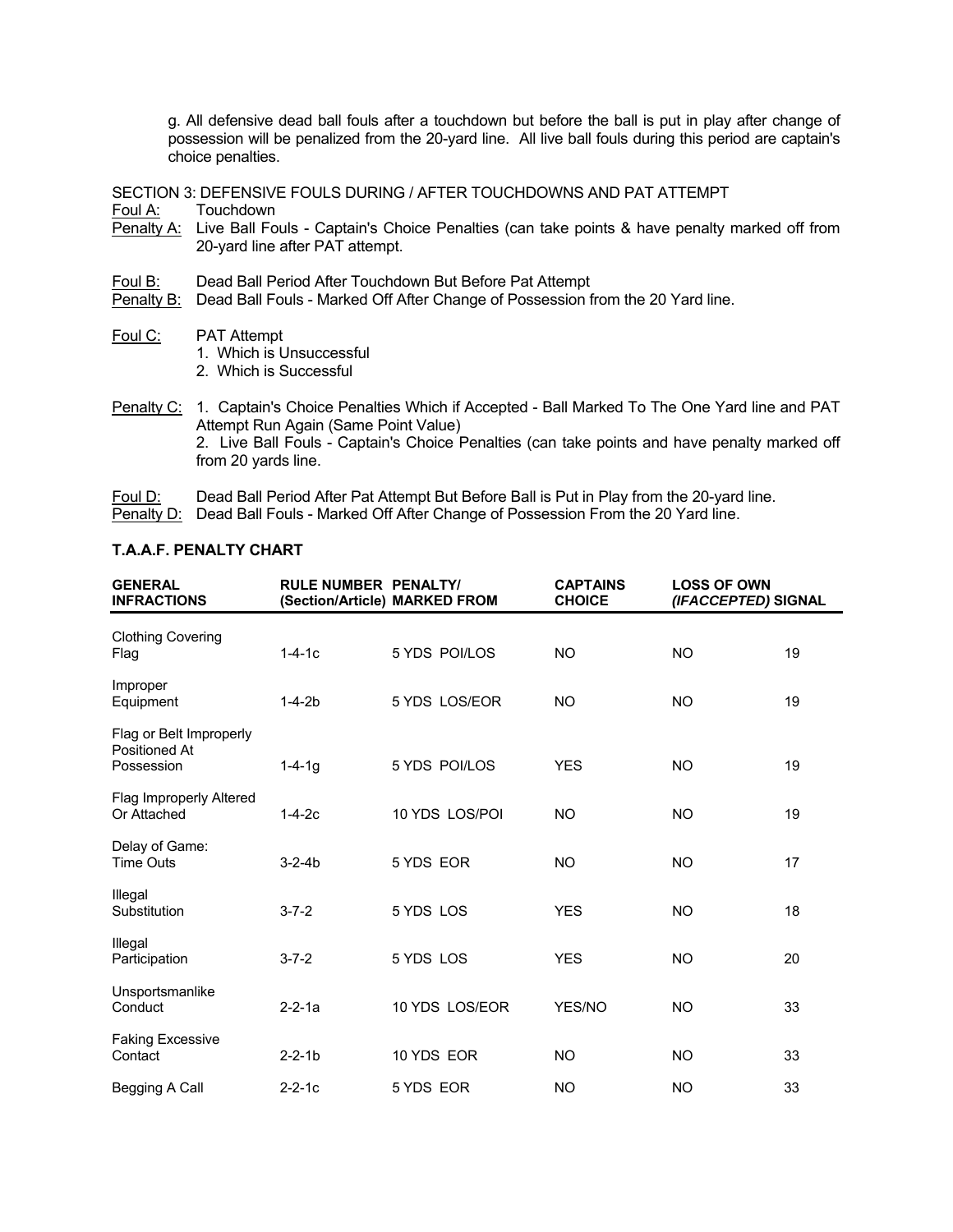| Encroachment            | $3 - 6 - 6$   | 5 YDS LOS | ΝO  | ΝO | 14 |
|-------------------------|---------------|-----------|-----|----|----|
| Off sides               | $3 - 6 - 6$   | 5 YDS LOS | YES | ΝO | 14 |
| Illegal-<br>Advancement | $3 - 11 - 2g$ | 5 YDS POI | YES | NO | 23 |

#### **\*THESE PENALTIES COULD COME UNDER RULE 4 – SECTION 1**

| <b>OFFENSIVE</b><br><b>INFRACTIONS</b>                    | <b>RULE NUMBER</b>           | <b>PENALTY/</b><br>(Section/Article) MARKED FROM  |            | <b>CHOICE</b> | <b>CAPTAINS</b>        | <b>LOSS OF DOWN</b><br>(IF ACCEPTED) SIGNAL |
|-----------------------------------------------------------|------------------------------|---------------------------------------------------|------------|---------------|------------------------|---------------------------------------------|
| Too Small Football:<br>Prior to Snap<br><b>After Snap</b> | $1 - 3 - 2a$<br>$3 - 3 - 4a$ | 10 YDS LOS<br>Possession Reversed at Previous LOS |            | <b>NO</b>     | <b>NO</b><br><b>NO</b> | 19                                          |
| Delay of Game:<br>25 seconds                              | $3 - 7 - 3$                  | 5 YDS LOS                                         |            | <b>NO</b>     | NO.                    | 17                                          |
| Illegal Shift or<br>Motion                                | 3-9                          | 5 YDS LOS                                         |            | YES.          | NO.                    | 16                                          |
| Illegal Screening<br>(Behind LOS)                         | $3-9$                        | 5 YDS LOS                                         |            | <b>YES</b>    | <b>NO</b>              | 24                                          |
| <b>Illegal Down-</b><br>field Screening                   | 3-9                          | 5 YDS POI/EOR                                     |            | <b>YES</b>    | <b>NO</b>              | 24                                          |
| <b>If Excessive</b>                                       | $3-9$                        | 10 YDS POI/EOR                                    |            | <b>YES</b>    | <b>YES</b>             | 29,24&8                                     |
| Illegal Screening<br>(Punt)                               | $3-9$                        | 5 YDS EOR/POI                                     |            | <b>YES</b>    | <b>NO</b>              | 24                                          |
| If Flagrant                                               | 3-9e                         | 10 YDS LOS/EOR                                    |            | YES/NO        | <b>NO</b>              | 29&32                                       |
| Illegal Forward<br>Pass                                   | $3-10c$                      | 5 YDS POI                                         |            | <b>YES</b>    | <b>YES</b>             | 27 & 8                                      |
| Intentional<br>Grounding                                  | $3-10e$                      | 5 YDS POI                                         |            | <b>YES</b>    | <b>YES</b>             | 28 & 8                                      |
| <b>Forward Lateral</b><br>(Beyond LOS)                    | $3-10f$                      | 5 YDS POI                                         |            | <b>YES</b>    | <b>YES</b>             | 27 & 8                                      |
| Pass Interference In: (Playing Field & End Zone)          |                              |                                                   |            |               |                        | 25&8                                        |
| <b>Regulation Time</b><br><b>Period</b>                   | $3-10-3d$                    | 5 YDS LOS                                         |            | <b>YES</b>    | <b>YES</b>             |                                             |
| 7-Play Rule                                               | $3-10-3e$                    | 5 YDS LOS                                         |            | <b>YES</b>    |                        | YES (may be loss of play #)                 |
| <b>Tie Breaker</b>                                        | $3-10-3e$                    | 5 YDS LOS                                         | <b>YES</b> |               | YES & LOSS OF PLAY #   |                                             |
| <b>P.A.T.</b>                                             | $3-10-3e$                    |                                                   |            | <b>YES</b>    | <b>YES</b>             |                                             |
| Stiff Arm                                                 | $3 - 11 - 1a$                | 10 YDS POI/LOS                                    |            | <b>YES</b>    | <b>YES</b>             | 29&31&8                                     |
| <b>Protecting Flags</b>                                   | $3 - 11 - 1b$                | 10 YDS POI/LOS                                    |            | <b>YES</b>    | <b>YES</b>             | 30 & 8                                      |
| Charging Into<br>Defense                                  | $3 - 11 - 1a$                | 10 YDS POI/LOS                                    |            | <b>YES</b>    | <b>NO</b>              | 29                                          |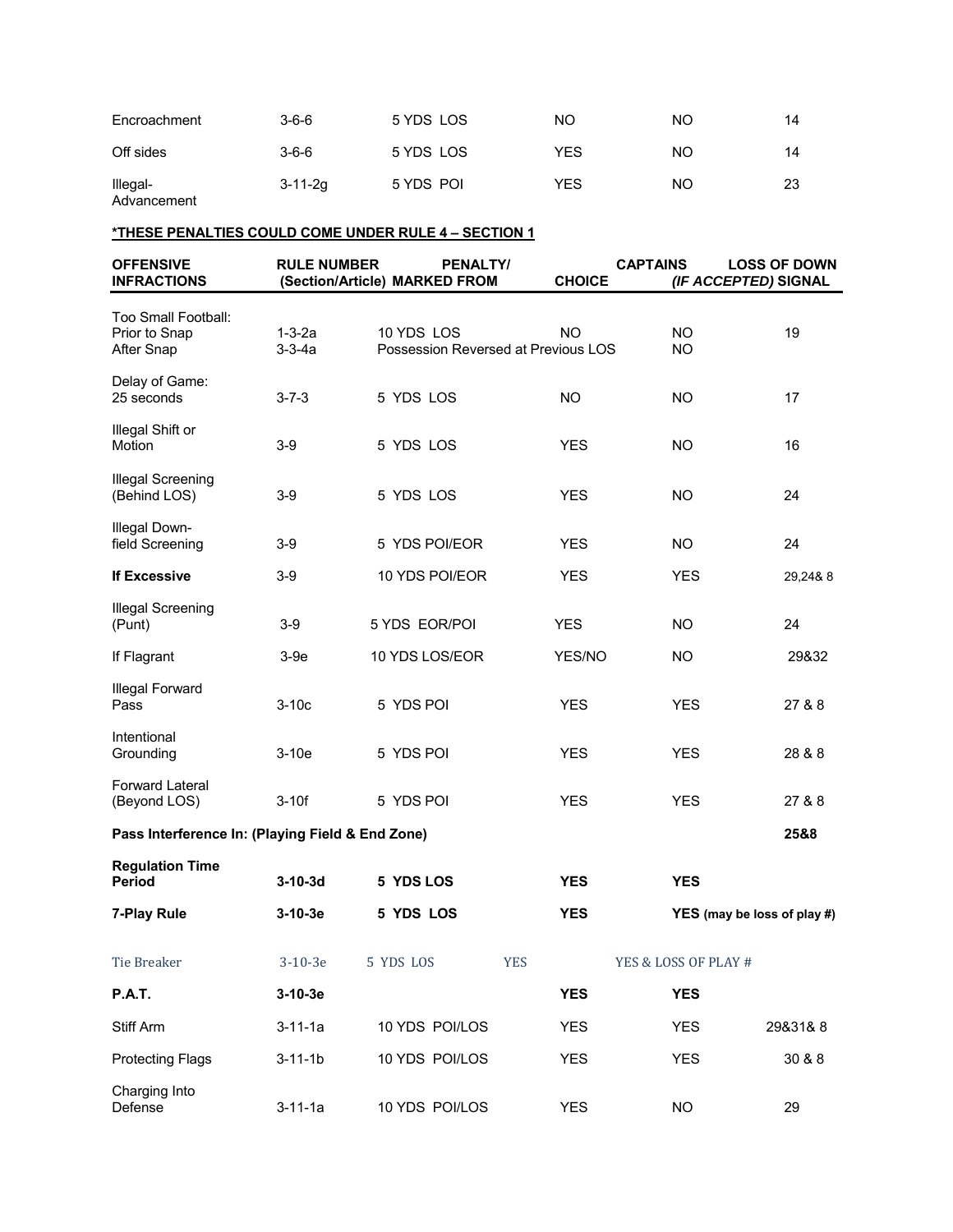| If Excessive                               | $3 - 11 - 1a$          | 10 YDS POI/LOS                                                                  | <b>YES</b>               | YES               | 29 & 8           |
|--------------------------------------------|------------------------|---------------------------------------------------------------------------------|--------------------------|-------------------|------------------|
| <b>Illegal Snap</b>                        | 3-8                    | 5 YDS LOS                                                                       | <b>YES</b>               | ΝO                | 15               |
| Delay of Game:<br>Declare Punt             | $3-12-1a$              | 5 YDS LOS                                                                       | NΟ                       | NO                | 17               |
| <b>Illegal Touching Punt</b><br>In Air     | $3-12-1e$              | 5 YDS POI                                                                       | NO                       | NO                | 23               |
| <b>Quick Kick</b><br>Sideline Interference | $3 - 12 - 1$<br>$2-2c$ | 5 YDS LOS<br>10 YDS LOS<br>*THESE PENALTIES COULD COME UNDER RULE 4 – SECTION 1 | <b>YES</b><br><b>YES</b> | <b>YES</b><br>YES | 22 & 8<br>21 & 8 |

| <b>DEFENSIVE</b><br><b>INFRACTION</b> | <b>RULE</b><br><b>NUMBER</b>    | <b>MARKED</b><br><b>PENALTY FROM</b>                               | <b>CAPTAIN'S</b><br><b>CHOICE</b> | <b>FIRST DOWN</b><br>(IF ACCEPTED)          | <b>SIGNAL</b> |
|---------------------------------------|---------------------------------|--------------------------------------------------------------------|-----------------------------------|---------------------------------------------|---------------|
| <b>Illegal Line</b>                   |                                 |                                                                    |                                   |                                             |               |
| Play                                  |                                 | 5 YDS LOS                                                          | <b>YES</b>                        | NO.                                         | 15            |
| <b>Illegal Rushing</b>                | $3-9-2c$                        | 10 YDS LOS                                                         | <b>YES</b>                        | NO.                                         | 31            |
| Contact w/Passer<br>("Roughing")      | $3 - 9 - 2c^*$                  | 10 YDS LOS/EOR                                                     | <b>YES</b>                        | <b>YES</b>                                  | 26 & 7        |
|                                       |                                 | Contact w/ Receiver ("Bump & Run" - See Below - Pass Interference) |                                   |                                             | 25 & 7        |
| Pass Interference In: (Playing Field) |                                 |                                                                    |                                   |                                             | 25 & 7        |
| <b>Regulation Time</b>                | $3 - 10 - 3f$                   | 5 YDS POI                                                          | <b>YES</b>                        | <b>YES</b>                                  |               |
| 7-Play Rule                           | $3 - 10 - 3f$                   | 5 YDS POI                                                          | <b>YES</b>                        | YES & PLAY # OVER                           |               |
| <b>Tie Breaker</b>                    | $3 - 10 - 3f$                   | 5 YDS POI                                                          | <b>YES</b>                        | NO & PLAY # OVER                            |               |
| P.A.T.                                | $3 - 10 - 3f$                   | <b>BALL ON</b><br>1 YARD LINE                                      | <b>YES</b>                        | PLAY OVER PLUS 1 FREE<br>IF NEEDED          |               |
| (End Zone)<br><b>Regulation Time</b>  | VI-M                            | <b>BALL ON</b><br>3-10-3f<br>1 YARD LINE                           |                                   | <b>YES</b>                                  | <b>YES</b>    |
| All Others                            | $3 - 10 - 3f$                   | <b>BALL ON</b><br>1 YARD LINE                                      | <b>YES</b>                        | PLAY OVER PLUS 1 FREE<br>PLAY IF NEEDED     |               |
| Stripping                             | $3 - 10 - 3f$                   | SAME AS PASS INTERFERENCE                                          |                                   |                                             | 25 & 7        |
| Screening<br>Receiver's Eyes          | $VI-M$                          | SAME AS PASS INTERFERENCE                                          |                                   |                                             | 25 & 7        |
| Bump & Run                            | $3 - 10 - 3f$                   | 5 YDS POI                                                          | <b>YES</b>                        | <b>NO</b>                                   | 31            |
| Tackling:<br>Impeding<br>Encircling   | $3 - 11 - 2b$<br>$3 - 11 - 2b*$ | 5 YDS POI/LOS<br>10 YDS POI/LOS                                    | <b>YES</b><br><b>YES</b>          | NO.<br><b>YES</b>                           | 31<br>29&31&7 |
| Impeding T.D.                         | $3 - 11 - 2b$                   | <b>BALL ON</b>                                                     | <b>YES</b>                        | <b>YES</b>                                  | 33 & 7        |
| Impeding T.D.<br>In Tie Breaker       | 3-11-2b                         | 1 YARD LINE<br><b>BALL ON</b><br>1 YARD LINE                       | <b>YES</b>                        | PLAY OVER PLUS 33 & 7<br><b>1 FREE PLAY</b> |               |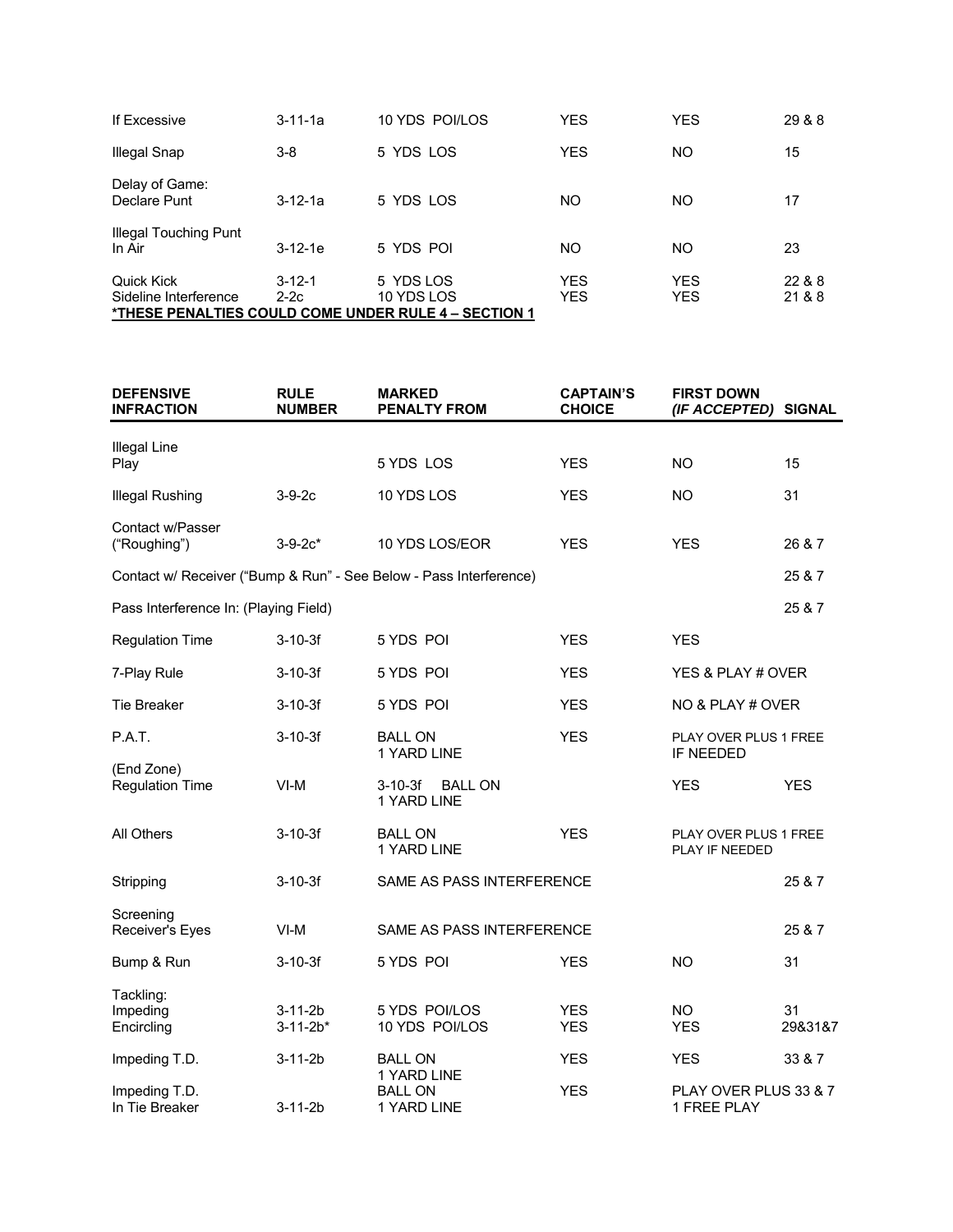| Illegal<br>Deflagging                        | $3 - 11 - 2c$   | 5 YDS LOS/EOR  | YES        | ΝO                               | 31      |
|----------------------------------------------|-----------------|----------------|------------|----------------------------------|---------|
| <b>Runner Stripping</b>                      | $3 - 11 - 2c$   | 5 YDS POI/LOS  | <b>YES</b> | NO                               | 31      |
| Pushing Ball Carrier Out of<br><b>Bounds</b> | $3 - 11 - 2f$   | 10 YDS POI/LOS | <b>YES</b> | NO                               | 31      |
| If Excessive                                 | $3 - 11 - 2f^*$ | 10 YDS POI/LOS | <b>YES</b> | NO                               | 29 & 31 |
| Faking<br>Deflagging                         | $3 - 11 - 2a$   | 5 YDS POI/LOS  | <b>YES</b> | Choice of #1<br>or #2 under VI-N | 33      |
| Sideline Interference*                       | $2-2c$          | 10 YDS EOR/POI | YES        | YES                              | 21 & 7  |

#### **\*THESE PENALTIES COULD COME UNDER RULE VI-V**

RULE 5: FLAG FOOTBALL OFFICIALS MECHANICS

#### **SECTION 1: THE BASIC POSITIONING OF OFFICIALS**

#### **REFEREE**

Article 1 –

a. The referee is the head official for the scheduled contest. He is responsible for giving signals, penalty enforcement and the workings of his or her crew.

- b. Put the ball in play and count the 25-second huddle time.
- c. Look at the defense for "lining up head over the center".
- d. Watch for illegal movement before the ball is snapped.
- e. Once the ball is snapped, watch for illegal screening and illegal rushing.

f. If the ball is passed, do not follow the flight of the ball. Continue to watch the quarterback, screeners, and rushers.

g. Look for roughing the passer and unsportsmanlike fouls, etc.

h. After the action in the offensive backfield has ceased, pick up the ball down field and "open your range of vision". "Opening your range of vision" applies to all three referees when they are positioned away from the ball.

i. This official should not be so concerned with the action in the immediate area of the ball but should open his range of vision and view players farther from the ball. The official should look for:

- 1. Illegal downfield screening
- 2. Charging, both live ball and dead ball
- 3. Defensive contact fouls
- 4. Unsportsmanlike fouls

j. Once the Linesman floats down field to help with receivers and defenders, when the quarterback runs toward the line of scrimmage to throw a pass, the Referee is responsible for determining whether a pass is legal or not.

k. By the nature of flag football, officials that are positioned close to the ball are more apt to be concentrating on the ball carrier and the immediate actions around the ball. These officials are more concerned with:

- 1. Spotting the ball, determining where the ball carrier is deflagged, in front or behind the line-to-gain.
- 2. Flag guarding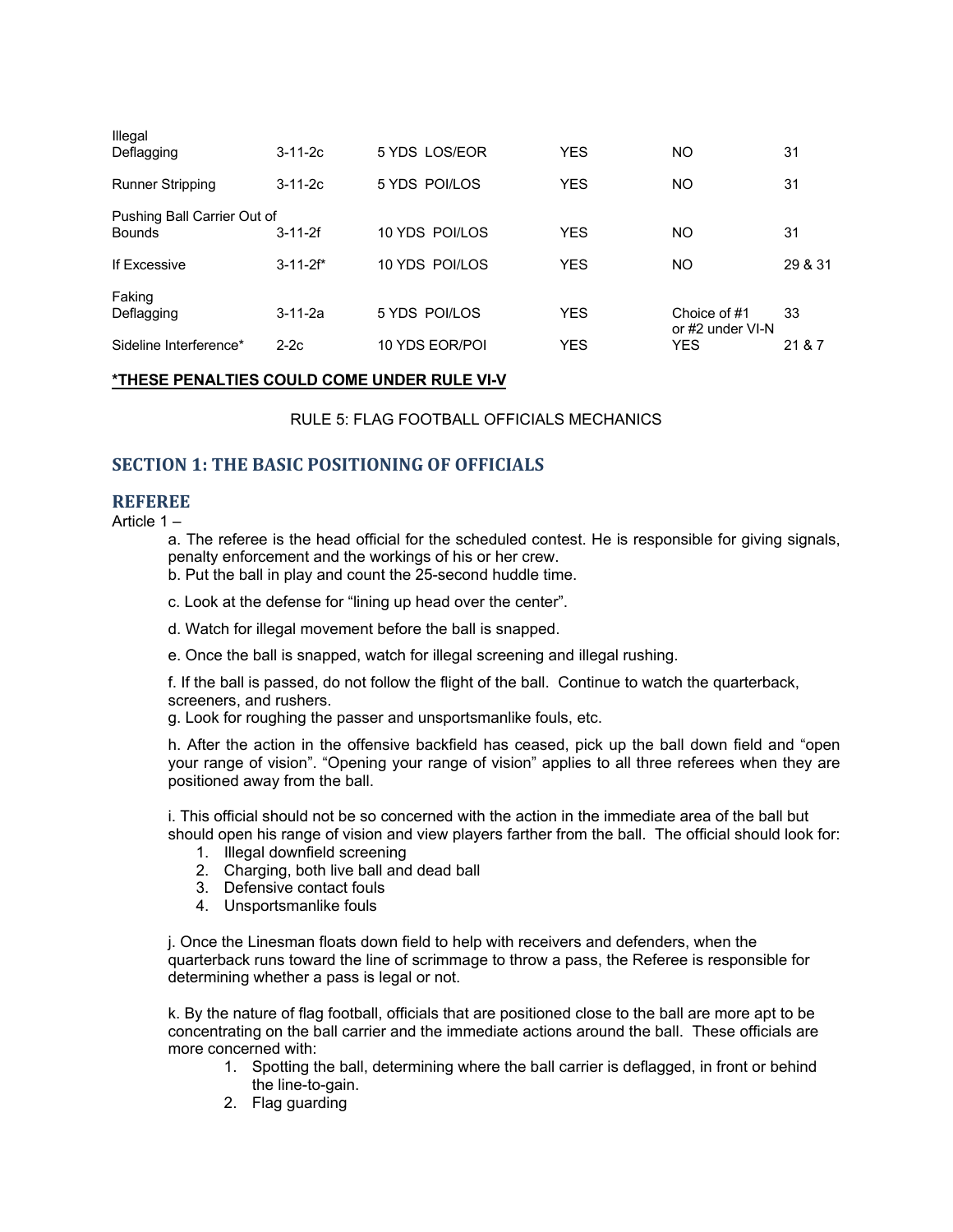3. Defensive holding while pulling the flag

#### LINESMAN

Article 2 –

a. The Linesman will position himself on the line of scrimmage and look for off sides, encroachment into the one-yard neutral zone, and illegal movement before the ball is snapped.

b. After the ball is snapped, float 5 to 10 yards downfield and watch offensive receivers and defensive backs on your side of the field. In general, look for:

- a) Contact by defensive backs
- b) Offensive picks by receivers
- c) Pass interference

c. When the ball is near a line-to-gain or the goal line, instead of floating downfield, the Linesman should stay near the line and be prepared to make a call regarding whether the ball is across the line for a first down or touchdown. He should be ready to make the call all the way across the field, if needed.

d. The Linesman should be aware that because he has a side view of the action, he is in the best position to judge forward laterals.

e. The Linesman is responsible for the entire sideline on his side of the field. If a long pass is thrown down his sideline he must be in position to determine whether the pass was complete or incomplete, regarding the receiver's feet being in or out of bounds.

f. When the action is away from the Linesman, he should open his range of vision.

BACK JUDGE

Article 3 –

a. The Back judge is responsible for the sideline on his side of the field and downfield passes.

b. Line up outside the action so that as much of the play is in front of you.

c. Help the Referee by looking for movement before the ball is snapped by players lined up on your side of the field.

d. After the ball is snapped, watch receivers and defensive players on your side of the field. In general look for:

- a) Contact by defensive backs
- b) Offensive picks by receivers
- c) Pass interference

e. When a long pass is thrown, the Back Judge must get as close to the action as possible in order to spot the ball, short or over a line to gain or goal line.

f. When the action is away from the Back Judge, he should open his range of vision.



#### **Figure 1. BASIC FLAG FOOTBALL OFFICIALS' POSITIONING**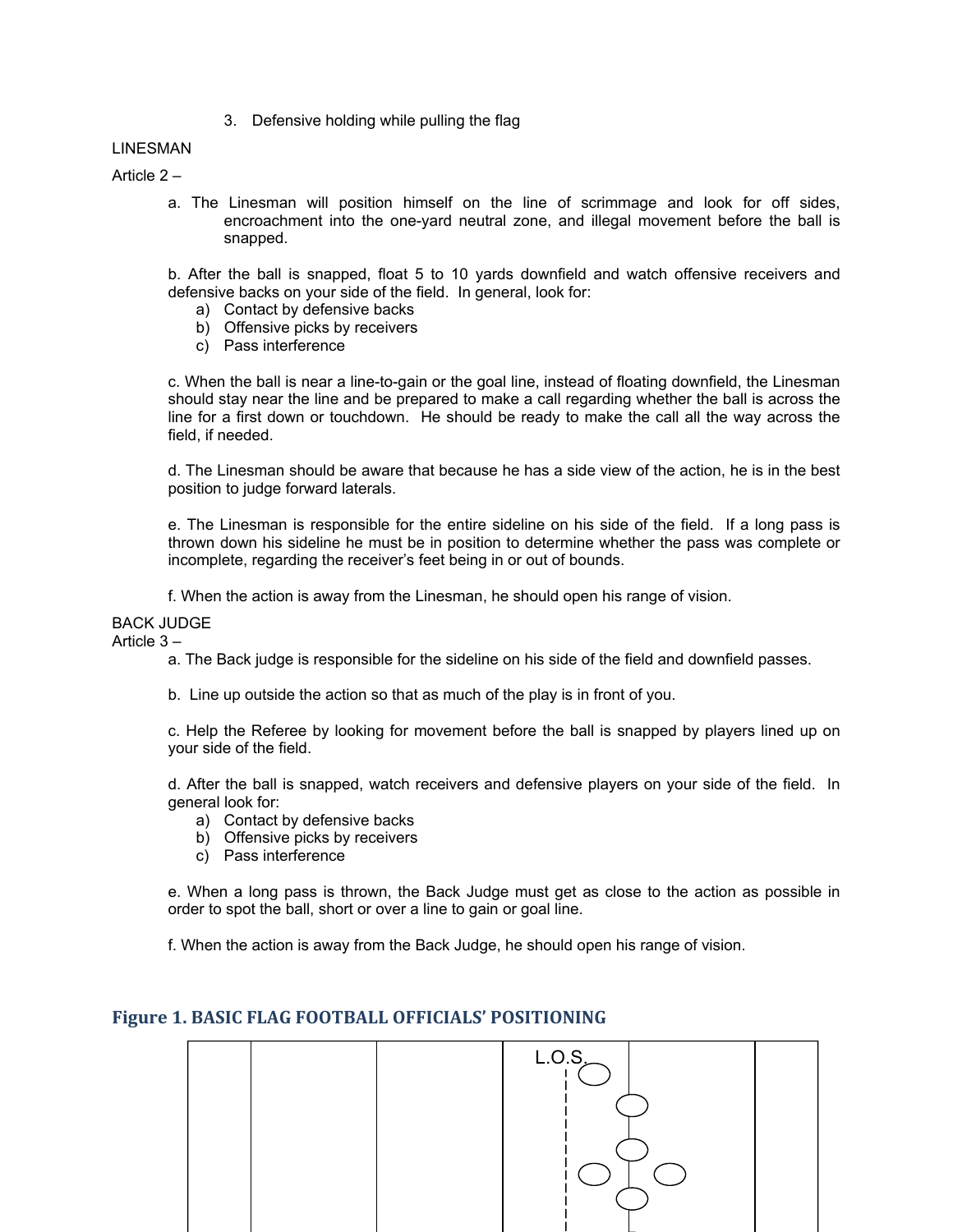SECTION 2: OFFICIALS' CREW PUNT COVERAGE

Article 1 –

a. The basic areas of responsibilities shift by the officiating crew changes slightly for better coverage of the downfield play.

b. Line up on the L.O.S. and put the ball in play. Count the 25-second snap count.

c. Check to see that the defense has 5 players within 5 yards of the L.O.S. and that they do not attempt to screen a member of the punt team as they run through this zone to cover the punt.

d. After the punt, make sure that the 5 members of the punt team on the L.O.S. stay within the 5 yard zone until the punt returner brings the ball back into this zone.

Figure 2. Punt Coverage by Crew Members

| <b>BJ</b> | R      |  |
|-----------|--------|--|
|           |        |  |
|           |        |  |
|           |        |  |
|           |        |  |
|           |        |  |
|           |        |  |
|           |        |  |
|           |        |  |
|           |        |  |
|           |        |  |
|           |        |  |
|           |        |  |
|           | L.O.S. |  |

|  | 20 | 40 | 20 | <b>Signal</b> G |
|--|----|----|----|-----------------|
|--|----|----|----|-----------------|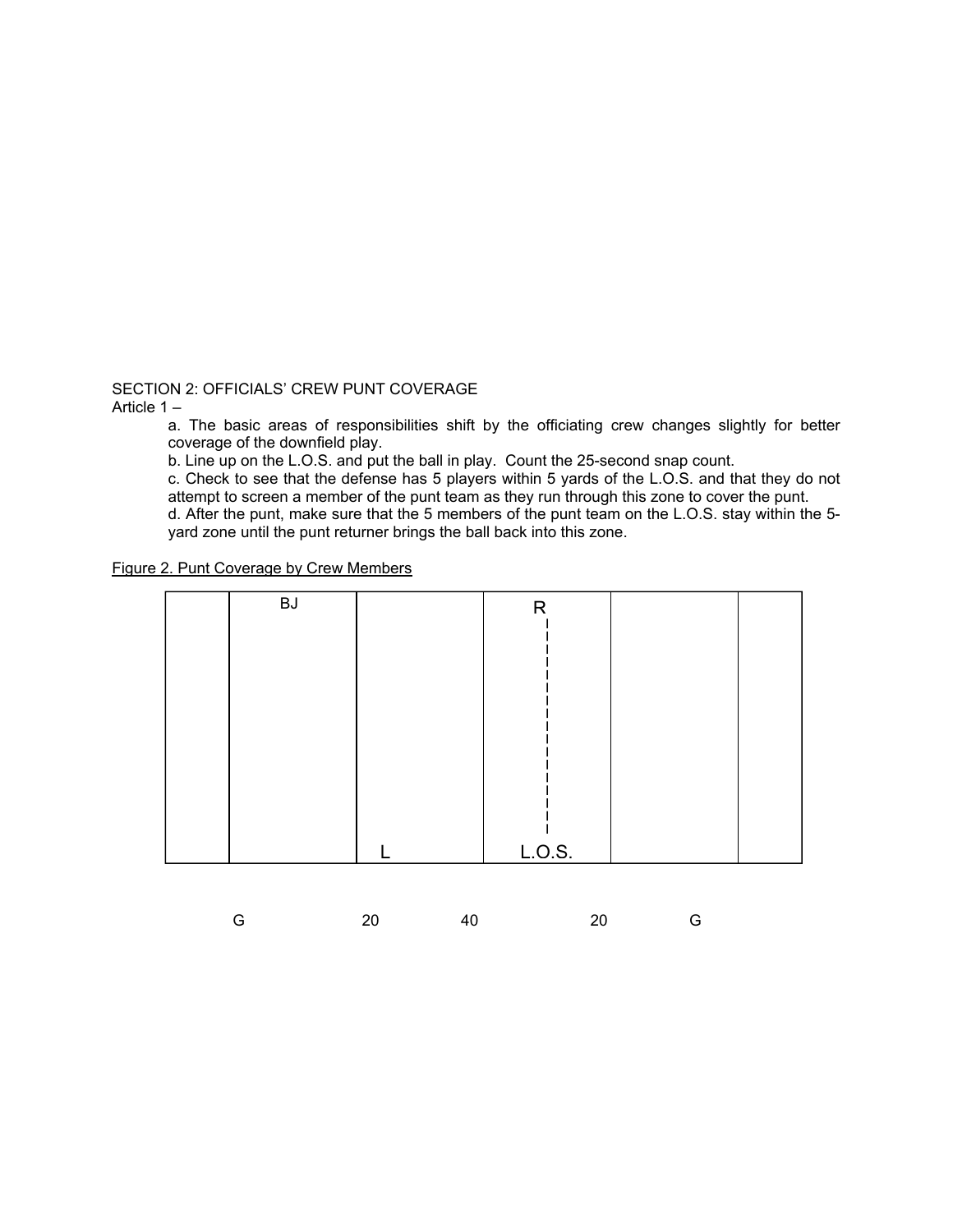SECTION 3: POINT AFTER TOUCHDOWN COVERAGE BY OFFICIALS CREW Referee

Article 1 –

a. The one (1) point conversion, run or pass attempt from the 3 yard line.

b. The two (2) point conversion, run or pass attempt from 10 yard line.

c. Teams must declare before the referee marks the ball ready for play.

d. Once the ball is marked ready for play, a team may only "re-declare" if team uses a time out first.

e. During regulation time, the game clock continues to run. During the 7-play period and overtime period, the PAT does not count as a numbered play.



#### RULE 6: APPROVED RULINGS AND INTERPRETATIONS

Section 1:

A rule interpretation or approved ruling is an official decision on a given statement of facts. The Approved Rulings and Interpretations Section will be used as a clarification resource in order to illustrate the purpose and application of the official rules of the game.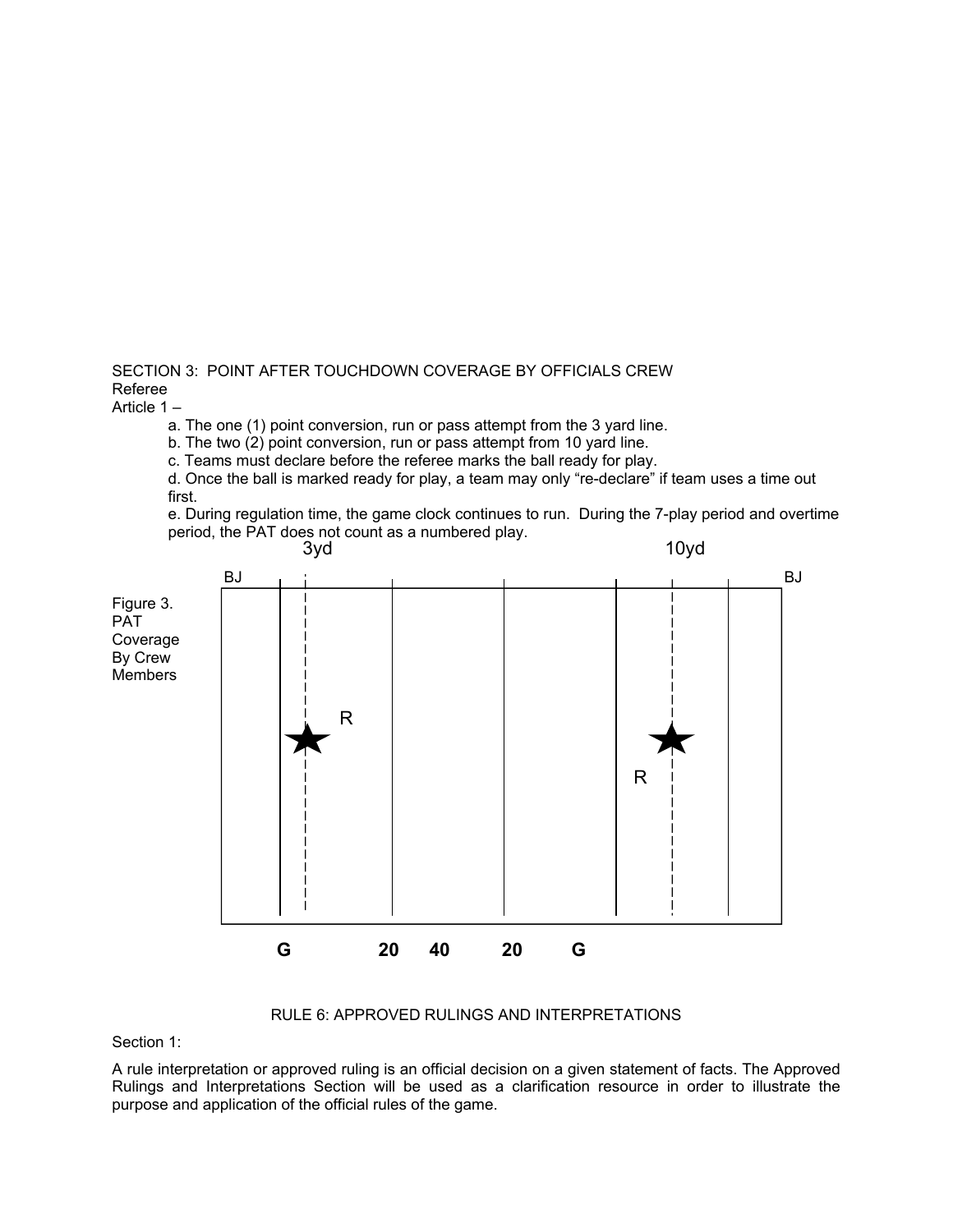## **T.A.A.F. Manual of Procedures**

## **ARTICLE 2 GENERAL PARTICIPATION REQUIREMENTS**

No player shall be eligible to play in any T.A.A.F. sport unless the player meets all of the following rules:

- 2.1 Must be an amateur in said sport and shall receive no pay to play for any team. An amateur is defined as "one who engages in sport for pleasure and for the physical, mental or social benefits, which he or she derives from that sport and to whom the sport is nothing more than an avocation."
- 2.2 Any player who has played professional sports shall be ineligible to participate in that sport for one (1) year after his last day as a member of a professional team. This rule shall not conflict with the AABC rules in baseball.

Note: The protesting individual(s) bear the entire burden of proof regarding a player's participation as a member of a professional team. The T.A.A.F. state commissioner has the final authority to accept or reject the protesting individual(s) proof.

- 2.3 Meets all team qualifications in MOP Article 4.
- 2.4 Does not play under an assumed name.
- 2.5 In order to compete in any T.A.A.F. play, a foreign player must reside in the state of Texas continuously for a minimum period of one (1) year prior to being eligible to play.

Exception: Men's and women's fast pitch foreign softball players' eligibility will be determined by the national governing body of softball. To be eligible to participate in T.A.A.F. softball, a copy of any document required to be on file by the NGB for softball must also be filed with the T.A.A.F. state office. The same filing deadline applies for the NGB and T.A.A.F.

- 2.6 An adult player may play on more than one team within a region, but must choose one team as his/her own prior to T.A.A.F. championship play.
	- .01 No player may be on more than one roster, in a T.A.A.F. division, during T.A.A.F. championship play (region and state tournaments).
	- .02 A player must be on the sports roster by the deadline state in the participant guide.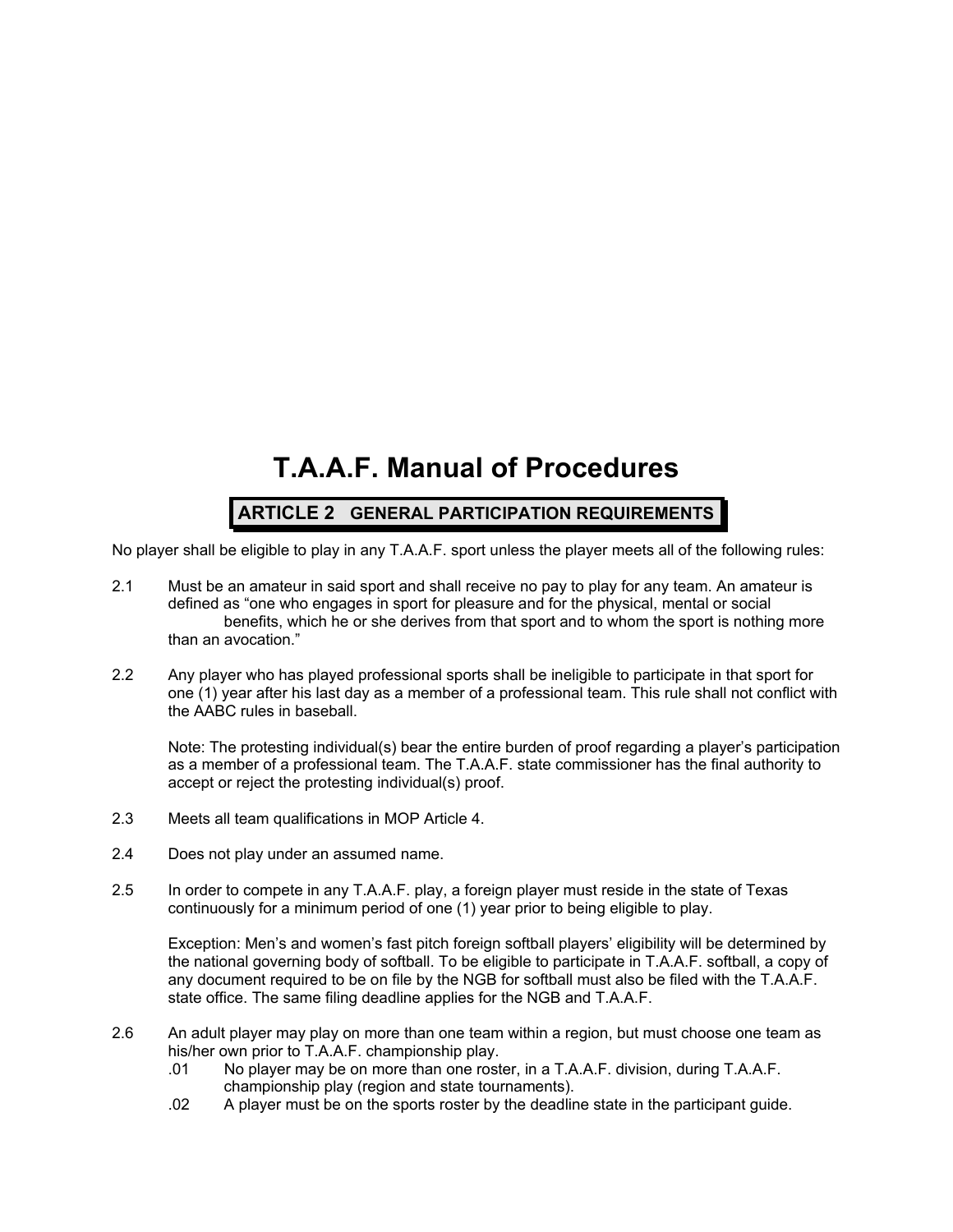- 2.7 A player forced to transfer from one region to another by his employer may participate in the new region providing the player has been employed by the firm for at least one (1) full year prior to the transfer and the player remains employed by the same firm.
- 2.8 Individual sport participants must reside in the state of Texas.
- 2.9 The team or individual attempting to qualify for state competition must attempt to qualify through the regional qualifier of the region in which they are registered. No participant in an individual sport or a team in team sports may attempt to qualify through more than one city, region or affiliate. Should any team or individual be discovered in violation of this rule, he/she/they shall be disqualified from that sport for that year.
- 2.10 Any region competition must take place within the established boundaries of the assigned region. If it becomes necessary to host a region competition outside of the designated boundary, prior written consent is required by the region in which the event is being held.
- 2.11 Player identification:
	- .01 A player must be prepared, at all times, to provide proof of identification. A driver's license or comparable identification, which includes a current photograph and signature, is acceptable.
	- .02 A player must be prepared, at all times, to provide proof of age when participating in T.A.A.F. sports categorized by age classifications or divisions. A driver's license or copy of a birth certificate from the Bureau of Vital Statistics is acceptable.
	- .03 A player failing to provide appropriate proof of age or identifications, when requested by a meet director, tournament director or state commissioner, may be declared ineligible and the team/player subject to disqualification.
- 2.12 All teams must wear like colored, non-duplicated numbered jerseys for regional and state tournaments.
- 2.13 All participants in adult team sports must have attained the age of sixteen (16) prior to the registration date for teams in that sport, unless specific sport regulations provide otherwise.

| Sport                              | Age Determining Date                          |
|------------------------------------|-----------------------------------------------|
| Basketball (Boy's & Girl's Winter) | September 1 of current school year            |
| Basketball (Boy's & Girl's Summer) | September 1 of current calendar year          |
| Boxing                             | Based on age as of the Games of Texas         |
| Cheerleading                       | September 1 of current year                   |
| Flag Football - youth              | September 1 of current year                   |
| Golf - youth                       | September 1 of current year                   |
| Gymnastics                         | January 1 of the year of competition          |
| Inline Hockey                      | September 1 of current year                   |
| Kickball - Youth                   | September 1 of the current school year        |
| Softball - Youth                   | December 31 of current year                   |
| Swimming - Summer                  | June 1 of current year                        |
| Swimming - Winter                  | Age as of the Winter Games of Texas swim meet |
| <b>Tennis</b>                      | Age as of Games of Texas dates                |
| <b>Track and Field</b>             | Based on year the athlete was born            |
| Volleyball – Youth                 | September 1 of current school year            |

#### 2.14 Age determination for youth sports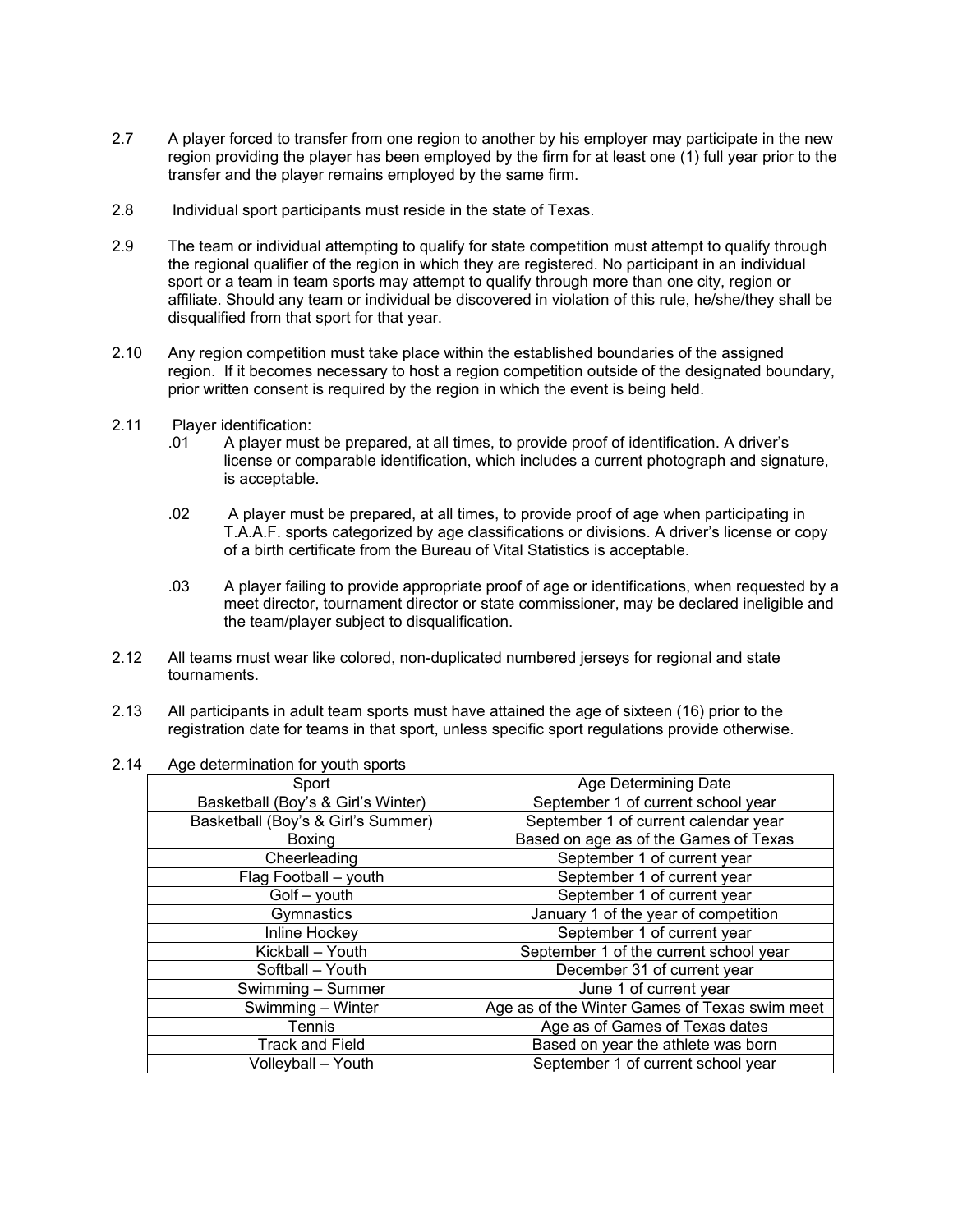## **ARTICLE 3 YOUTH SPORTS COACHING REQUIREMENTS**

- 3.1 All coaches that are participating in regional and state competitions representing TAAF member cities, affiliates, or unattached teams and athletes must be approved through a criminal background check process.
- 3.2 Coaches can be approved through three options:
	- 3.2.01 Approved through the TAAF state office background check process
	- 3.2.02 Approved by completing and passing a background check through a TAAF approved third party organization that performs background checks
	- 3.2.03 Approved by the TAAF member organization by signing the "TAAF coaches background check affidavit" confirming that checks were completed at the local level
- 3.3 All coaches must be approved prior to registering for any regional or state competition
- $3.4$  Coaches representing swim or track must be approved by June 30<sup>th</sup> or two weeks prior to competition whichever comes first
- 3.5 TAAF approved coaching status is valid for 1 year. Coaches can re-certify following the process outlined above
- 3.6 TAAF gymnastic coaches should follow the coaching background rules outlined in the gymnastics sports rules

## **ARTICLE 4 TEAM SPORT REQUIREMENTS**

#### 4.1 Team Sports

.01 Deadline for T.A.A.F. Registration:

| Sport                                   | Deadline                                    |  |
|-----------------------------------------|---------------------------------------------|--|
| <b>Basketball - Adult</b>               | One Business Day after the State Tournament |  |
|                                         | <b>Entry Deadline</b>                       |  |
| Basketball - Winter - Youth/High School | January 15                                  |  |
| Flag Football - 8 on 8                  | November 1                                  |  |
| Flag Football - 4 on 4                  | March 1                                     |  |
| Flag Football - Youth                   | November 1                                  |  |
| Hockey - In-line                        | Register at State Tournament                |  |
| Kickball                                | Register at State Tournament                |  |
| Soccer                                  | Register at State Tournament                |  |
| Softball - Spring/Summer - Adult/Youth  | June 1                                      |  |
| Softball - Fall                         | Register at State Tournament                |  |
| Volleyball - Adult                      | Register at State Tournament                |  |
| Volleyball - Sand                       | Register at State Tournament                |  |
| Volleyball - Youth                      | April 15                                    |  |

#### 4.2 Team Fees:

.01 Member Cities and Affiliate Members will pay the following registration fees to T.A.A.F.:

- All Sport Fee: \$10 per team if all teams within that given sport are registered. (Example: Youth Basketball, Adult Flag Football.)
- Unattached Sports Team Fee: \$25 per team if not all teams within a given sport are registered, those teams are considered unattached and will not be eligible for the lowest level of play in that sport if multiple levels of play are offered.

\*Region registration fees may be added to the state team registration fees up to \$2.00 per team

02 REGION MEMBERSHIP FEES: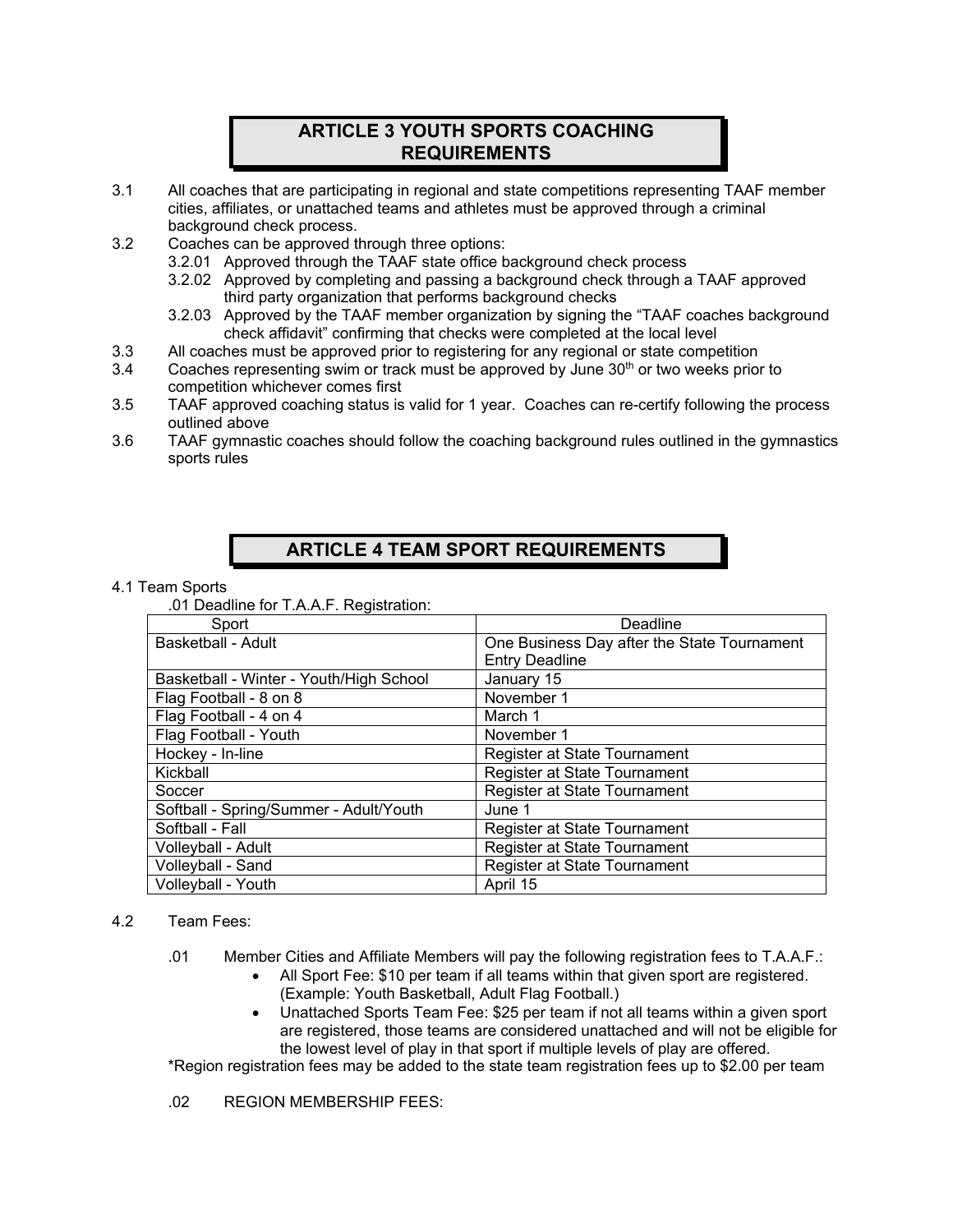- a. Regions that charge a fee in excess of the state fee may not exceed that fee by more than \$2.00 / team.
- b. Regional membership fees may not exceed \$25.00
- c. Any fee proposal exceeding the above limits must be approved by the executive board.
- d. Any region charging a regional fee must provide the T.A.A.F. State Office proof that they have a federal tax identification number by January 2nd of the current year.
- e. Regional fee schedule must be submitted to the T.A.A.F. State Office seven (7) days prior to the January 2005 board meeting and at the annual meeting in 2006 and thereafter.
- .03 Insurance may be purchased for an additional fee. Contact the T.A.A.F. state office for fees and enrollment information.
- .04 A late fee of five dollars (\$5.00) per team may be charged to any registration after the deadline date.
- 4.3 Unattached Teams (adult and youth sports only): The fee for an unattached team are fifty (\$50) per year. This fee allows the unattached team to participate in the highest division of adult and youth team sports
	- .01 Teams playing in a T.A.A.F. league cannot register as an unattached team.
- 4.4 Registration Requirements
	- .01 Member Cities/Affiliate Members/Unattached Teams must furnish the following to the T.A.A.F. State Office by the registration deadline date:
		- f. One (1) copy of the league registration form, including division codes
		- g. One (1) copy of the team registration form
		- h. All registration fees
- .02 Team registrations must be certified by the city where they compete, if a Member City. An Affiliate Member will mail their registrations directly to the T.A.A.F. State Office.
- 4.5 Team Roster Requirements
- .01 To advance in T.A.A.F. championship play, each team will be required to submit a complete team roster as follows:
	- a. It must be written or typed on an approved T.A.A.F. team roster form. Exception: Softball rosters may be submitted on the official roster from the national organizations whose rules are governing the state tournament (i.e. ASA, USSSA)
	- b. Each individual listed on the roster must sign it in ink.
	- .02 Member Cities and Affiliate Members are required to submit team rosters for those teams advancing to championship play.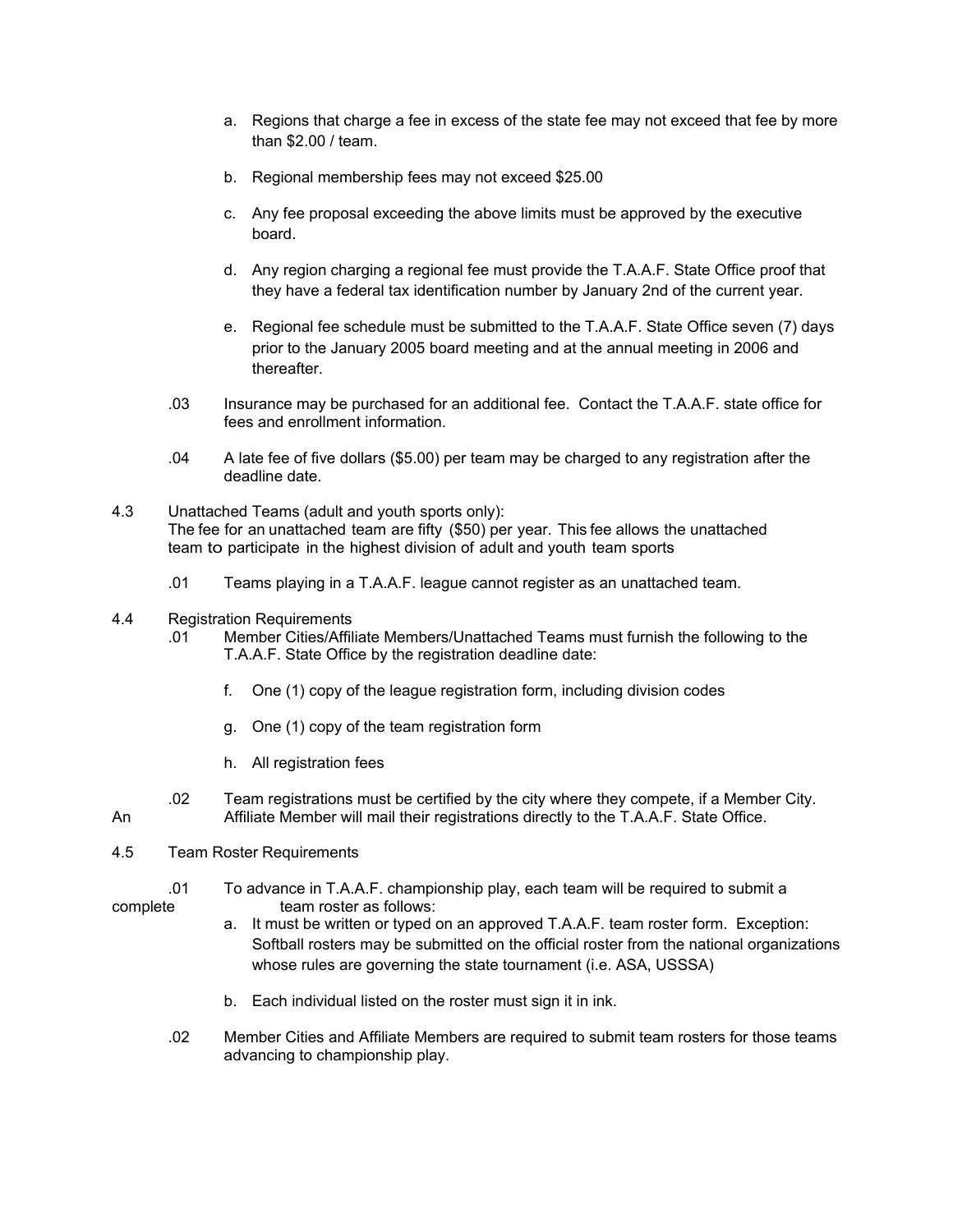.03 It is recommended that all youth teams advancing to a state tournament have a minimum of one (1) T.A.A.F. approved national certified coach, to be listed on the team roster.

#### 4.6 Returning Teams

.01 All T.A.A.F. team champions (except youth basketball) shall be eligible to return to the state tournament as defending champions, provided they have not been reclassified and have the following minimum returning players:

| SOFTBALL SLOW PITCH  | 10 PLAYERS |
|----------------------|------------|
| SOFTBALL FAST PITCH  | 9 PLAYERS  |
| <b>FLAG FOOTBALL</b> | 6 PLAYERS  |
| <b>BASKETBALL</b>    | 4 PLAYERS  |
| VOLLEYBALL           | 4 PLAYERS  |

- 4.7 Region/State Tournament Participation
	- 01 Sport Penalty
		- a. Gymnastics only: Failure to register a gymnast with T.A.A.F. prior to competition will result in a fine of \$100 assessed to the gym for each unregistered gymnast
		- b. Gymnastics only: Failure to have a gymnast ranked by the January 1 deadline will result in a late fee of \$25.
		- .02 In order to be eligible to compete for state honors, each team must have: a. Registered with T.A.A.F. by the deadline date.
			- b. Fulfilled all roster requirements as specified by the Member City, or, if an Affiliate or Unattached Team, by the Regional Director.
		- .03 To enter a regional tournament, the local T.A.A.F. Member City representative must certify the roster. The roster must be submitted to the regional tournament director (adult men's basketball and flag football only) prior to the deadline established by the region.
		- .04 To enter a state tournament, the regional director must certify the roster, including if from another organization (i.e. ASA, USSSA). Note: this is NOT the regional tournament director. The roster must be submitted to the state tournament director prior to the state deadline.
			- a. Affiliate and Unattached teams need to check with the T.A.A.F. state office for their requirements.
		- .05 Each Member City will have the right to advance any team that has registered with T.A.A.F. in all team sports except the following sports/classifications: a. Men's 8 on 8 Flag Football
			- b. Youth Flag Football
			- c. Winter Youth Basketball
		- .06 The state tournament director may or may not limit the number of teams that are accepted in the state tournament. The state tournament director must accept a minimum of 20 teams in each division of youth and adult basketball and youth or adult volleyball. The state tournament director must accept a minimum of 32 teams in each division of adult or youth flag football and adult or youth softball.
			- a. In the Men's and Youth Flag Football State Tournaments and Girls Fast Pitch Softball Tournaments each Member City member will have the right to advance one (1)